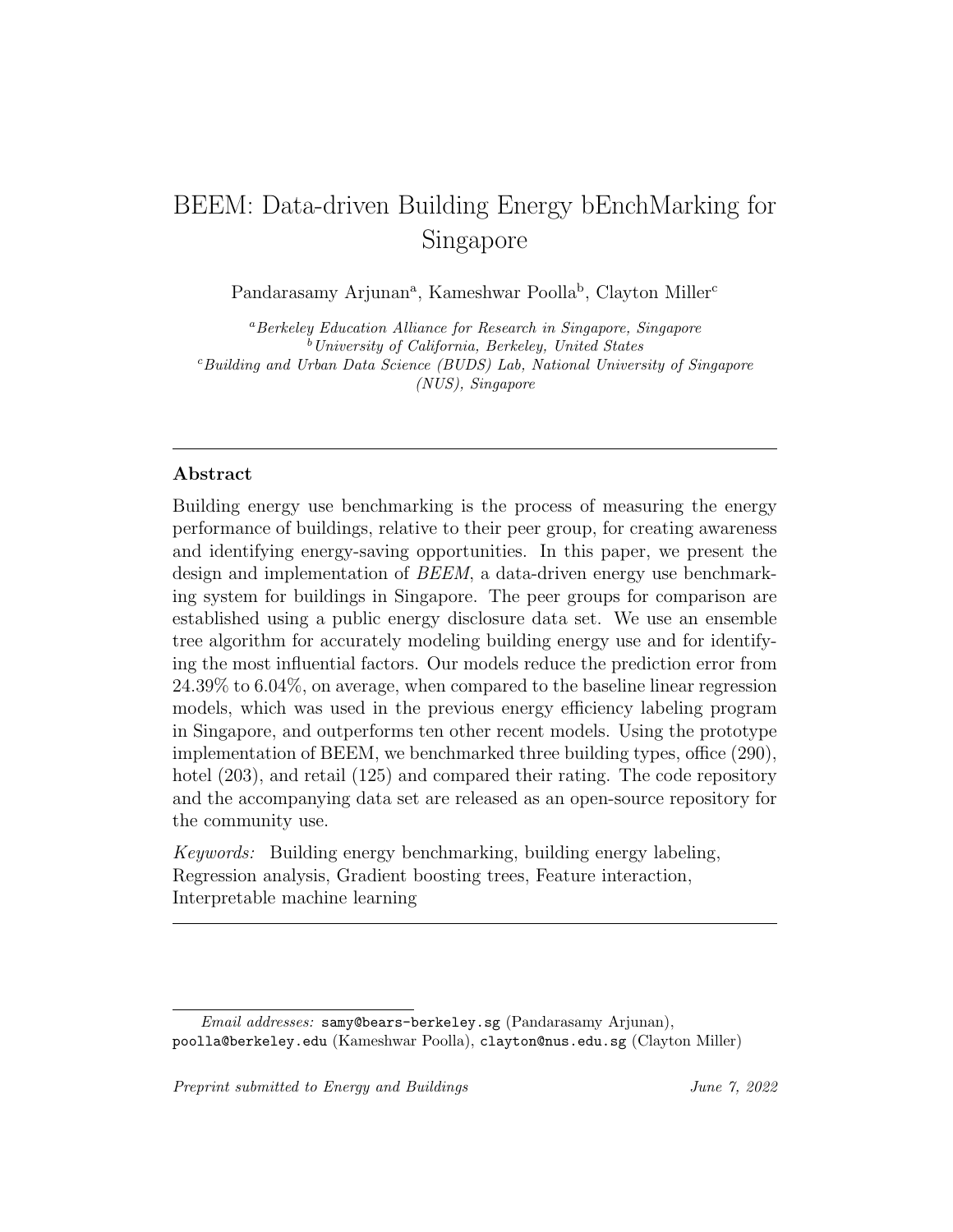# 1. Introduction

Commercial buildings account for approximately one-third of global energy consumption and greenhouse gas emissions. Several government agencies and policymakers have started to implement energy benchmarking programs as one of the approaches for improving building energy efficiency. Benchmarking is the process of measuring the energy performance of a building with an established peer group. It helps in creating awareness, identifying energy-saving opportunities, and prioritizing energy management action plans. Realizing the potential of energy benchmarking, cities worldwide started to benchmark their building stock and reported 3%–8% reductions in energy consumption [1].

Singapore is a tropical city-state country where air-conditioning is required through out the year due to the tropical climate. As part of the Green Building Masterplan [2], Singapore has implemented several programs and measures toward reducing the energy footprint of its building stock. The Building and Construction Authority (BCA) has introduced the Green Mark scheme  $[3]$ , a point-based rating system similar to LEED  $[4]$ , that assesses the environmental sustainability levels of buildings and assign grades. The BCA also benchmarks the country's building stock using a simple Energy Performance Indicator (EPI) called Energy Use Intensity (EUI).

## 1.1. Previous work in data-driven benchmarking methods

Every building is different in terms of its physical and operational characteristics, such as size, age, geometry, occupancy, schedule, and appliance usage. Building's energy use is influenced by these multitudes of building attributes and their interactions in a complex way. In addition to this, meteorological conditions, such as air temperature and relative humidity, also affect energy usage significantly. Hence, it is essential to normalize the building energy usage for all influential factors to make fair comparisons between buildings. Many approaches have been proposed in the literature for normalizing building energy usage. EUI is a commonly used measure which is expressed as energy usage per unit area, e.g.  $kWh/m^2$ . It is easy to compute and interpret EUI and it has been used in many benchmarking studies. However, EUI is an unfair metric because it overlooks other influential factors occupancy, operational hours, and other building attributes. There are other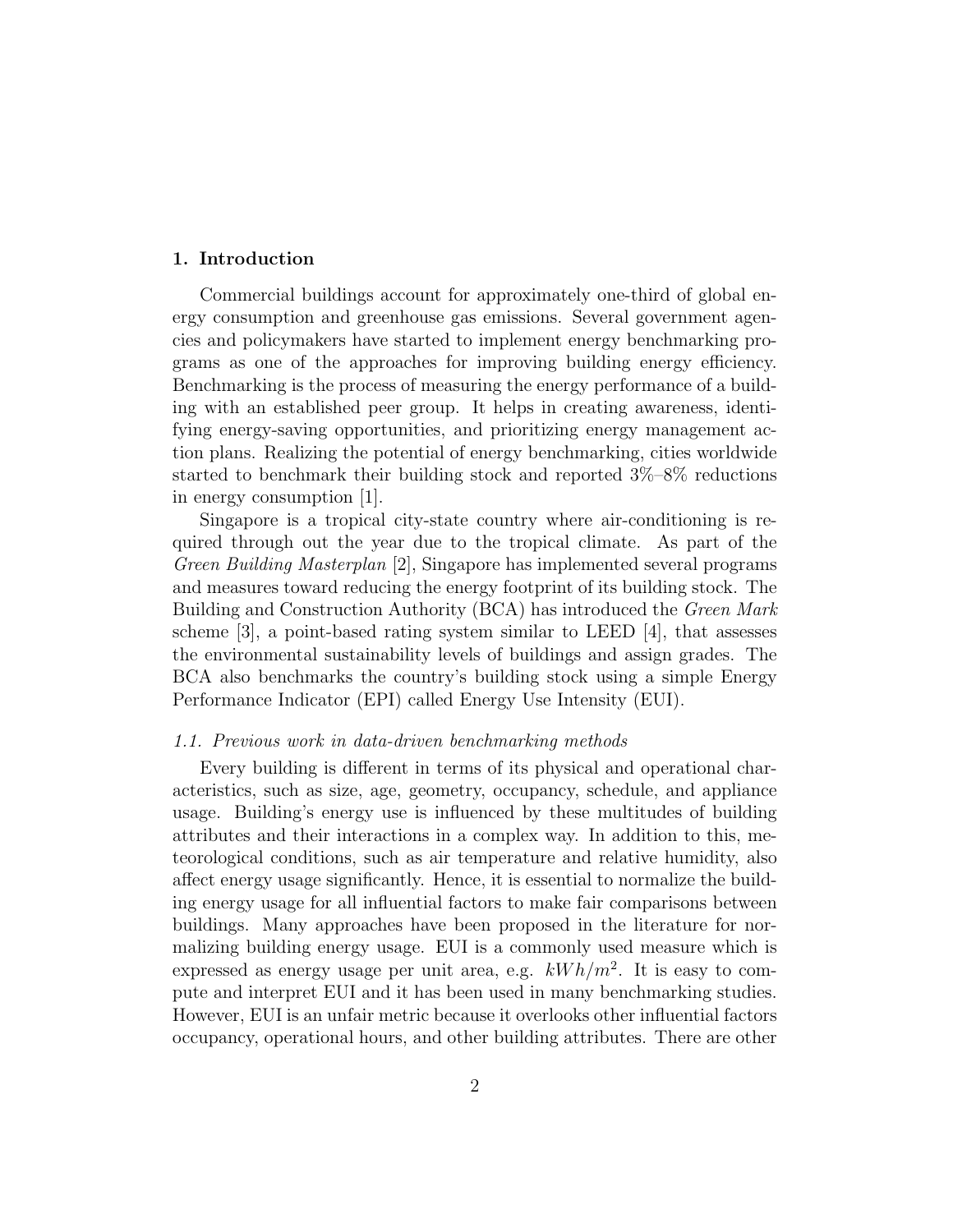metrics that are specific to different building types such as energy usage per worker for offices and energy usage per bed for hotels. However, all these metrics have similar limitations as EUI.

In response to the limitations of EUI, data-driven predictive models have been adopted. Unlike EUI, these predictive models can account for multiple influential factors thus enables a fair benchmarking system. Multiple Linear Regression (MLR) models have been widely used in several benchmarking systems. This include the *Energy Star* system for the USA and Canada, Singapore  $[5, 6]$ , China  $[7, 8]$ , South Korea  $[9, 10]$ , and Taiwan  $[11]$ . MLR models finds a linear fit between building attributes and energy use. The primary advantage of MLR models is the ease of interpretation of model coefficients due to their linear and additive properties. However, such linear models are inadequate in modeling the complex relationships between energy use and building attributes, which is often non-linear. Due to this, MLR models are often found to be a poor performer, as reported in many studies [12]. In order to develop a fair benchmarking system, the underlying energy use prediction model needs to be highly accurate by reflecting all combination of relationships and their interactions between the building attributes and energy use.

The recent studies have adopted non-linear models for energy benchmarking. These nonlinear models are proven to achieve better performance in terms of prediction accuracy when compared with the linear models [12, 13]. However, due to their complex nature, it is difficult to interpret the predictions of these nonlinear models out of the box unlike the linear models, e.g., which factors contributed to prediction results for each building. Furthermore, unsupervised clustering methods have also been used to group the buildings based on their similarity in energy use and building attributes [14]. Other contemporary benchmarking approaches have also used the econometricbased Stochastic Frontier Analysis [15] and Data Envelopment Analysis [16]. However, these approaches are sensitive to outliers, and they also lack model interpretability. A comparison data-driven energy benchmarking approaches from around the world are shown in Table 1.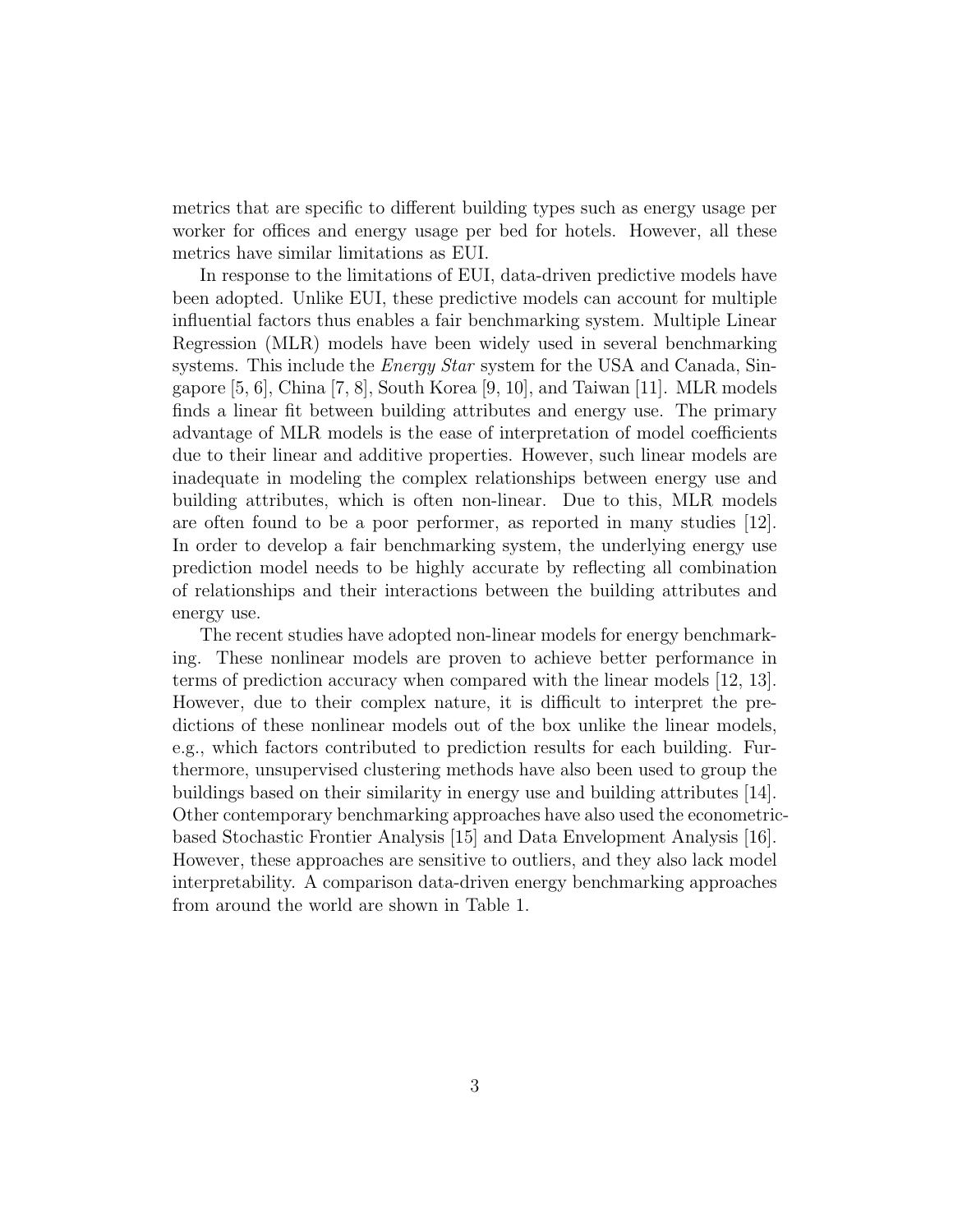| Ref.                                                                                                                                                                                                     | Location        | Building types          | No. of buildings | No. of attributes | Algorithm        | Rating             |
|----------------------------------------------------------------------------------------------------------------------------------------------------------------------------------------------------------|-----------------|-------------------------|------------------|-------------------|------------------|--------------------|
| $[17]$                                                                                                                                                                                                   | EnergyStar, USA | 16 types                |                  | $6 \text{ to } 8$ | <b>MLR</b>       | Point $(1-100)$    |
| $[18]$                                                                                                                                                                                                   | <b>USA</b>      | Office                  | 242              | 5                 | MLR and RF       |                    |
| $\left[ 7\right]$                                                                                                                                                                                        | China           | Office                  | 88               | 10                | <b>MLR</b>       | Point $(1-100)$    |
| $[9]$                                                                                                                                                                                                    | South Korea     | Office                  | 1,072            | 11                | DT and ANOVA     | $5$ Grades $(A-E)$ |
| $[11]$                                                                                                                                                                                                   | Taiwan          | Hotel                   | 45               | 6                 | <b>MLR</b>       | NA.                |
| [8]                                                                                                                                                                                                      | China           | Campus buildings        | 13               | 11                | <b>MLR</b>       | $5$ Grade $(A-E)$  |
| [19]                                                                                                                                                                                                     | Hong Kong       | Office                  | 30               | 5                 | <b>MLR</b>       |                    |
| [20]                                                                                                                                                                                                     | Taiwan          | School and universities | 74               | 4                 | <b>MLR</b>       |                    |
| $[21]$                                                                                                                                                                                                   | <b>Brazil</b>   | Bank branches           | 1,890            |                   | <b>MLR</b>       |                    |
| [22]                                                                                                                                                                                                     | Taiwan          | Office                  | 47               |                   | DEA              | Point $(1-100)$    |
| [23]                                                                                                                                                                                                     | Ireland         | Primary school          |                  |                   | Energy Plus      | $7$ Grades $(A-G)$ |
| [24]                                                                                                                                                                                                     | Greece          | School                  | 320              |                   | Fuzzy clustering | $5$ Grades $(A-E)$ |
| [25]                                                                                                                                                                                                     | Hawaii          | Office and classrooms   | 60               | 10                | <b>ANN</b>       |                    |
| [26]                                                                                                                                                                                                     | UK              | School                  | 7,700            | 23                | <b>ANN</b>       |                    |
| [27]                                                                                                                                                                                                     | Greece          | Hotel                   | 90               |                   | k-means          | 5 Grades           |
| [28]                                                                                                                                                                                                     | Italy           | Healthcare center       | 100              | 11                | LMEM and CART    |                    |
| $[6] % \includegraphics[width=0.9\columnwidth]{figures/fig_0a.pdf} \caption{A small number of samples in the left and right. The left and right is the number of samples in the right.} \label{fig:1} %$ | Singapore       | Hotel                   | 29               | 3                 | <b>MLR</b>       | Point $(1-100)$    |
| $[5]$                                                                                                                                                                                                    | Singapore       | Office                  |                  |                   |                  |                    |

Table 1: Summary of data-driven energy benchmarking methods globally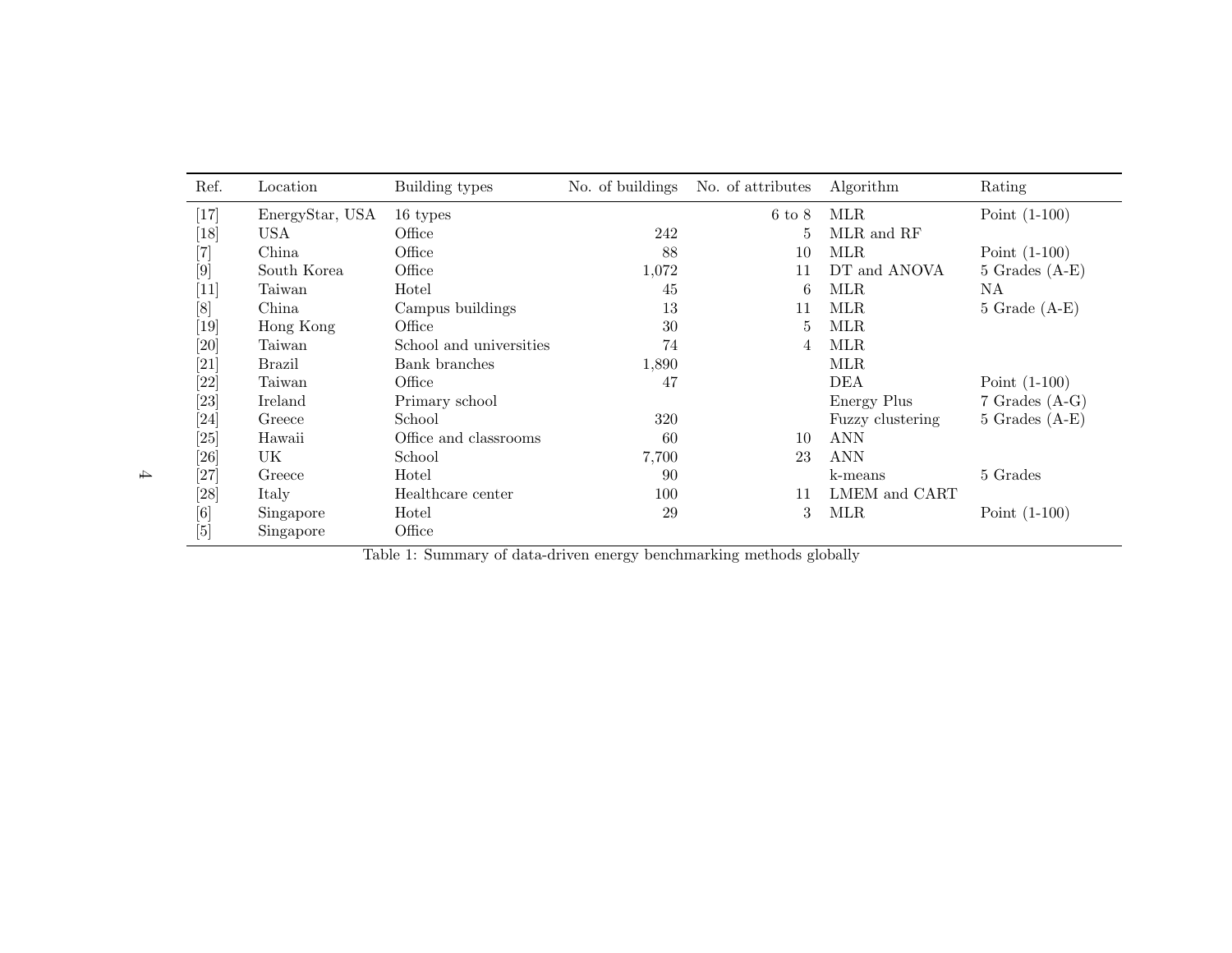# 1.2. Need for a holistic energy benchmarking system for Singapore

Despite initiatives in other contexts, Singapore has not had a systematic, active benchmarking system for assessing the energy performance of buildings for over ten years. There are limited energy benchmarking studies specific to the Singapore context. More than a decade ago, a benchmarking approach for office buildings was presented in [29, 5]. After normalizing energy usage using regression analysis, buildings whose energy efficiency falls within the nation's top 25% are considered as the most efficient buildings. A subset of these buildings that meet specific physical and occupancy criteria was awarded Energy Smart Office label. In another study [6], Singapore hotels were benchmarked using the same approach. Both the studies have used linear regression models on a data set of fewer than 100 buildings for each building type. More recent research is focused on identifying key factors influencing the energy usage in 56 air-conditioned office buildings using clustering method [30]. While there are sophisticated benchmarking systems in other countries, such as the ENERGY STAR Portfolio Manager [17] for the USA and Canada, they may not be directly applicable to Singapore's tropical climate and vast differences in the energy and appliance usage patterns. For example, decentralized split air-conditioning systems are common, and they are required around the year in Singapore buildings.

In this paper, we present BEEM, a data-driven building energy benchmarking system for Singapore. BEEM consists of four parts: (1) peer groups are established based on building type (e.g., office and retail), and data are extensively cleaned for further refining them, (2) highly accurate prediction models are developed, using the CatBoost [31] algorithm, for modeling peer group's energy usage based on various building attributes, (3) the relative energy performance level of each building is calculated and mapped to a fivepoint-scale letter grade using an univariate clustering algorithm for ease of understanding, and (4) finally, the visual explanation for individual model predictions is presented by leveraging recent Explainable Artificial Intelligence approaches.

In addition to the structure outlined, we also compare the performance of the prediction model used in our system to a linear regression model that has been used in existing benchmarking systems, including Energy Star and a former Singaporean labeling system [5, 6] and various state of the art models. Our models achieve significant improvement over baseline and reduce error from 24.39% to 6.04%, on average.

The major contributions of this work are: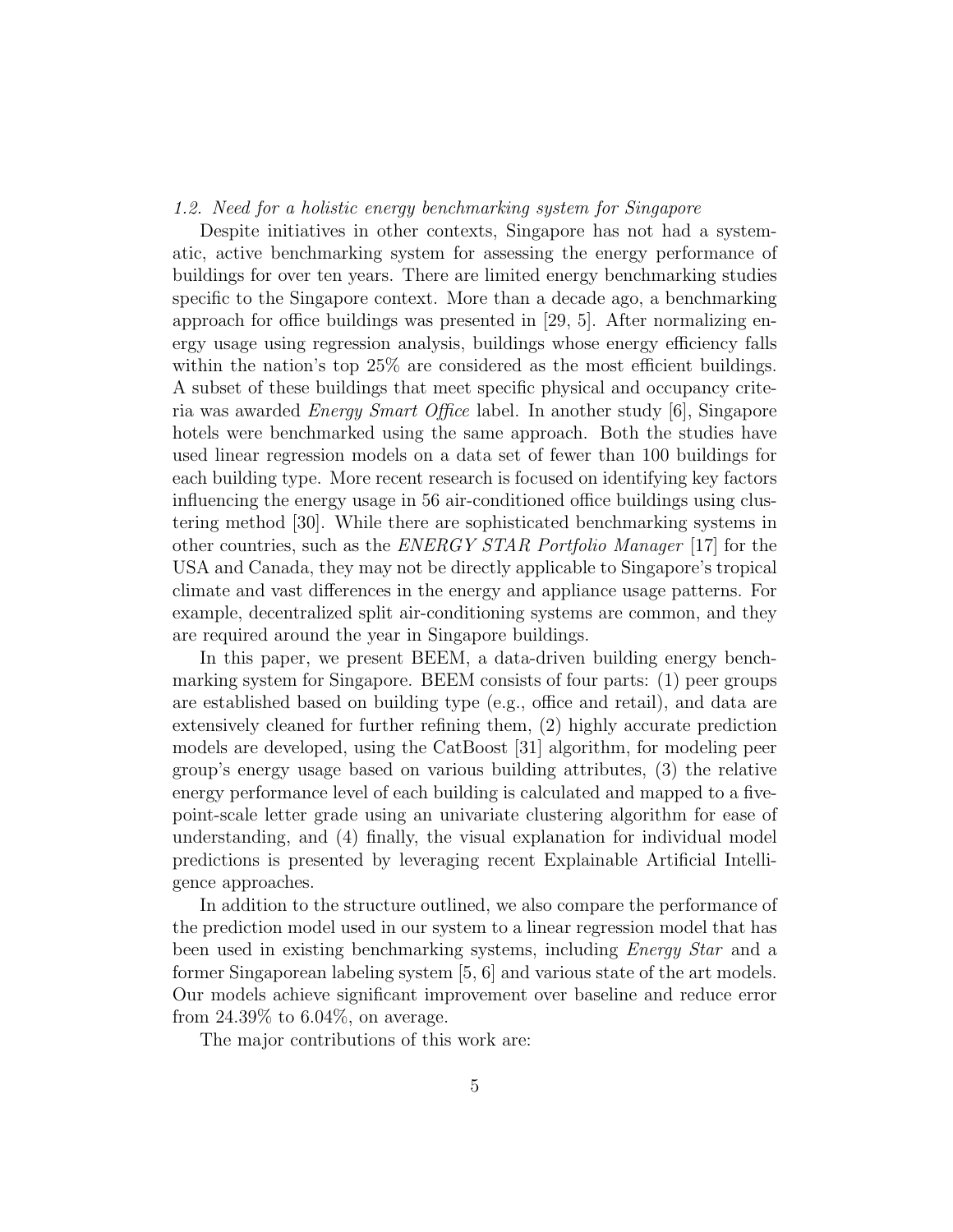

Figure 1: An overview of BEEM benchmarking system for Singapore buildings

- The Data-driven Building Energy bEnchMarking (BEEM) system is developed as energy benchmarking approach for the Singapore buildings that utilizes advanced modelling and context-specific features for the Singapore context.
- BEEM is systematically assessed through the interactions of building attributes. This effort shows that models with interaction effects achieve better accuracy than a baseline model with only main effects.
- A reproducible code repository and the accompanying dataset is released as an open source for the community use and deployment.

This paper is organized as follows. In Section 2, the proposed BEEM benchmarking system is outlined in detail in the context of application to a group of buildings in the Singapore context. Section 3 outlined the results of an implementation on a sample data set of buildings and discusses the strengths and drawbacks of the approach. Section 3 outlines a comparison of the proposed method as compared to other building benchmarking systems in the built environment and discusses the advantages of machine learning explainability. Finally, in Section 4 there is an overview of limitations, future work, and conclusions for the BEEM system.

# 2. Methodology

The methodology developed for the BEEM system builds upon previous work focused on the context of North America [32]. This work focused on the development of a novel modeling and explainable machine learning workflow to build upon the EnergyStar rating system. In comparison with [32], the proposed BEEM system uses a more accurate and robust gradient boosting model called CatBoost (See Section 2.2.1). This model is combined with a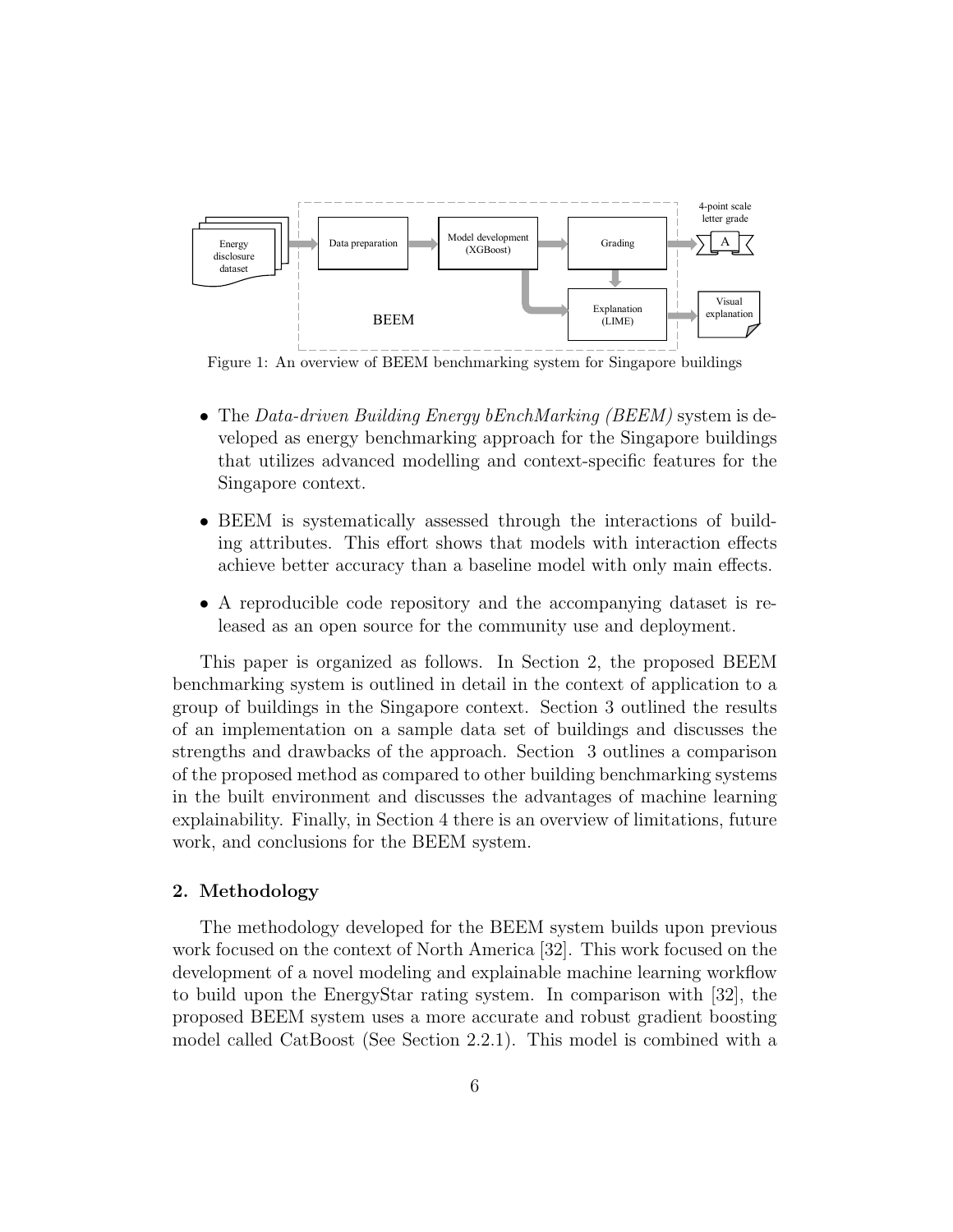| S.No | Variable name                                          | Description                                  |  |  |
|------|--------------------------------------------------------|----------------------------------------------|--|--|
| 1    | AirconFA                                               | Total air-conditioned floor area $(m^2)$     |  |  |
| 2    | <b>NonAirconFA</b>                                     | Total non air-conditioned floor area $(m^2)$ |  |  |
| 3    | Age                                                    | Age of the building                          |  |  |
| 4    | <b>IsPublic</b>                                        | Is public sector building? ( $Yes/No$ )      |  |  |
| 5    | Occupancy                                              | Average monthly occupancy rate $(\%)$        |  |  |
| 6    | Type of air-conditioning system such as:<br>AirconType |                                              |  |  |
|      |                                                        | Water-cooled chilled water plant             |  |  |
|      | Air-cooled chilled water plant                         |                                              |  |  |
|      | District cooling plant                                 |                                              |  |  |
|      |                                                        | Split units or unitary systems               |  |  |
| 7    | AirconAge                                              | Age of the air-conditioning system           |  |  |
| 8    | AirconEff                                              | Air-conditioning system efficiency $(kW/RT)$ |  |  |
| 9    | LED                                                    | LED light usage $(\%)$                       |  |  |
| 10   | Rooms                                                  | Number of rooms (only for hotels)            |  |  |

Table 2: List of building attributes available from the BCA 2017 data set

novel model agnostic XAI technique called LIME [33] that provides grade explanation to each building. Both these features were not studied together, to the best of our knowledge, in the context of energy benchmarking, especially to the Singaporean buildings. Furthermore, we also present the design and implementation of an end-to-end benchmarking system including an user interface application. This section outlines the BEEM methodology in four steps: (1) data preparation, (2) model development, (3) grading, and (4) explanation of grade. An overview of this process is shown in Figure 1.

# 2.1. Building peer group data preparation

The first phase of the method involves defining the peer group and performing data cleaning. A peer group is a group of buildings with similar operational characteristics, for example, office or hotel. We use energy disclosure data set released by the Building and Construction Authority (BCA) for the year 2017 for defining peer group samples [34]. BCA publishes the Building Energy Benchmarking Report (BEBR) annually since 2014, to monitor the building energy performance of Singapore's building stock. Under the Building Control Act, building owners have been required to submit building related information and energy consumption data to BCA on an annual basis since 2013. The information thus collected was analysed to establish the national building energy benchmarks for Singapore's built environment.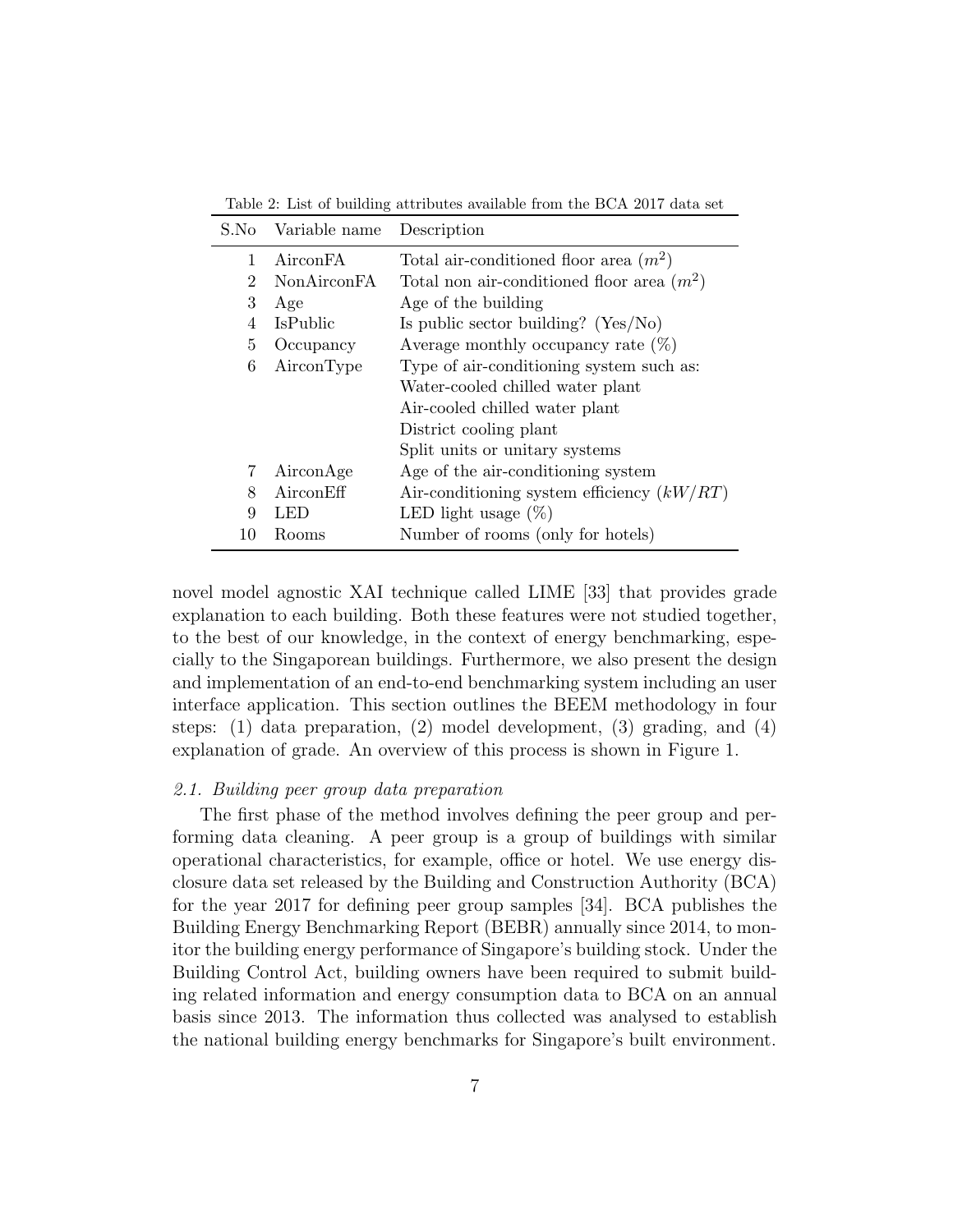| Building type | Attribute                                        | Filters (acceptable range)                                                                                                                         |  |  |
|---------------|--------------------------------------------------|----------------------------------------------------------------------------------------------------------------------------------------------------|--|--|
| Office        | <b>GFA</b><br>EUI<br>ChillerType<br>Age          | Between 1000 and 80,000 $m^2$<br>Less than 500 $kWh/m^2/year$<br>Not using Water Cooled Packaged Unit<br>Less than 100 years                       |  |  |
| Hotel         | <b>GFA</b><br>EUI<br>ChillerType<br>Age<br>Rooms | Between 100 and 60,000 $m^2$<br>Less than 750 $kWh/m^2/year$<br>Not using Water Cooled Packaged Unit<br>Less than 100 years<br>Less than 600 rooms |  |  |
| Retail        | <b>GFA</b><br>EUI<br>ChillerType<br>Age          | Between 1000 and 80,000 $m^2$<br>Less than 1,000 $kWh/m^2/year$<br>Not using Water Cooled Packaged Unit<br>Less than 100 years                     |  |  |

Table 3: List of analytical filters applied during the data cleaning process.

This data set contains detailed building attributes and energy use information of 1145 buildings. We split this data set into different groups based on the building type. Though there are six building types in this data set, we selected only office, hotel, and retail buildings. Other building types, such as hospital, had very few samples or too many missing values in building attributes. After selecting building samples, we carefully cleaned the building attributes in each peer group. Specifically, we removed outliers and inconsistent samples based on data distribution and statistical measures, similar to the analytical filters in the Energy Star system [17]. The list of filters that we applied during the data cleaning is summarized in Table 3.

We also created derived building attributes based on available data, such as air-conditioned and non-air-conditioned floor area and age of the building based on Temporary Occupation Permit/Certificate Of Statutory Completion. After cleaning, there are 290, 203, and 125 samples for office, hotel, and retail buildings, respectively.

The list of building attributes used in this study and their description are provided in Table 2. Further, the descriptive statistics of office buildings after cleaning is shown in Table 4. The histogram of EUI values of all three building types are shown in Figure 2. It is to be noted from Table 2 that the most of the existing building use benchmarking systems also used only the most significant building attributes (approximately 10) based on data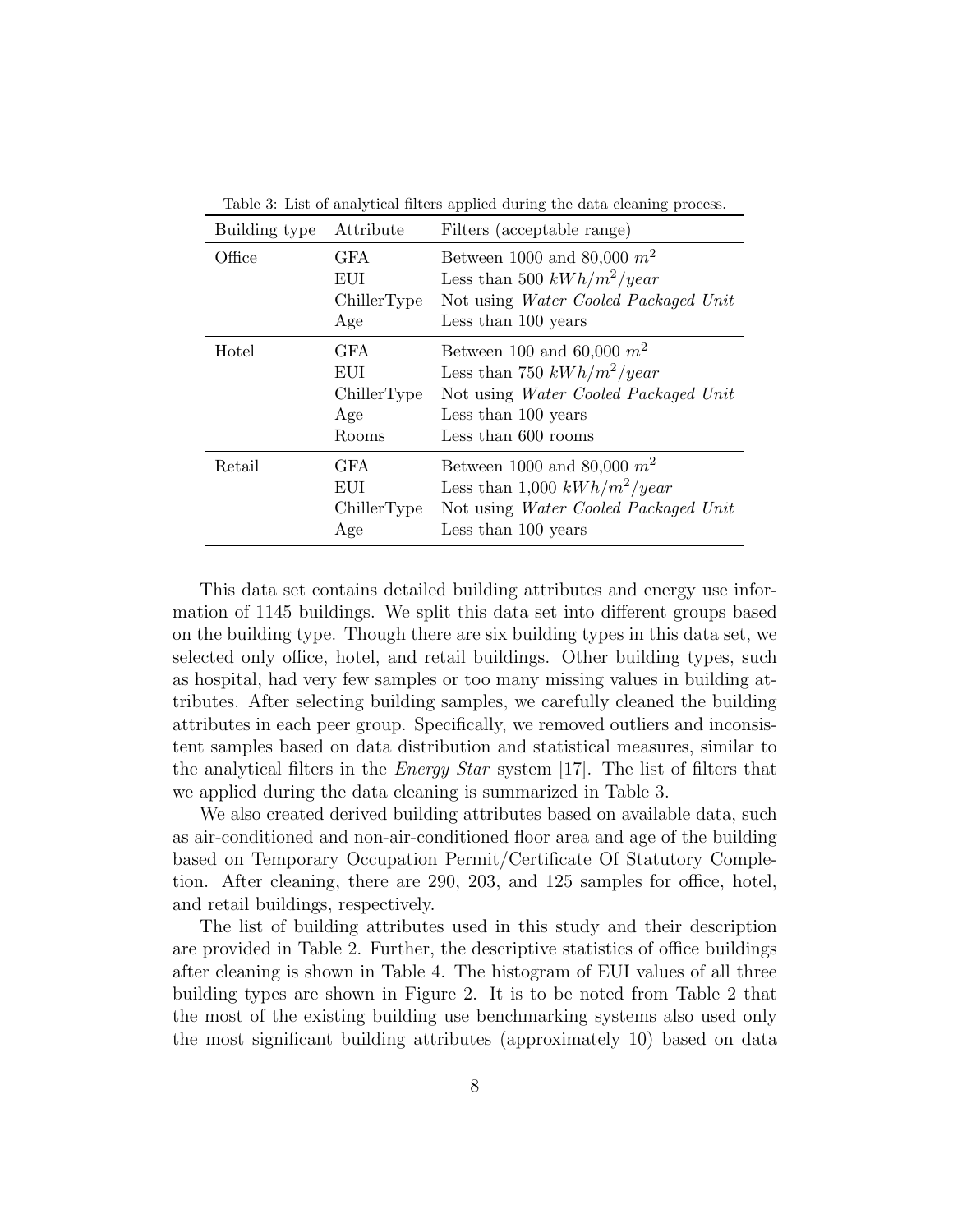

Figure 2: Histograms of Energy Use Intensity of office, hotel, and retail buildings after data cleaning.

availability. This is one of the limitations of data-driven energy benchmarking as collecting complete list of factors is practically difficult and doing so also will limit the usability of benchmarking.

| Attribute   | Mean    |         | Min | 25\%   | $50\%$ | 75%     | Max     |
|-------------|---------|---------|-----|--------|--------|---------|---------|
| AirconFA    | 13152.1 | 13565.9 | 0.0 | 2493.7 | 8838.0 | 18356.4 | 61153.0 |
| NonAirconFA | 3596.7  | 5073.4  | 0.0 | 455.0  | 1743.2 | 4503.6  | 32587.4 |
| Age         | 24.1    | 16.7    | 1.0 | 15.0   | 21.0   | 31.0    | 118.0   |
| Occupancy   | 89.7    | 15.1    | 5.0 | 85.0   | 95.0   | 100.0   | 100.0   |
| ChillerAge  | 8.2     | 7.3     | 0.0 | 3.0    | 6.0    | 12.0    | 40.0    |
| ChillerEff  | 0.8     | 0.2     | 0.5 | 0.6    | 0.7    | 0.9     | 1.6     |
| LED         | 18.3    | 28.3    | 0.0 | 0.0    | 2.0    | 25.0    | 100.0   |

Table 4: Descriptive statistics of the office buildings after data cleaning.

#### 2.2. Benchmarking model development

After establishing peer group buildings for each building type, the next step is model development. In this step, the relationship between energy use and available building attributes of each peer group are fit into a model. This model will be used to get the estimated energy usage of a new building that needs to be benchmark. The key priority in this step is to find the model that is the most accurate in predicting the energy use of the building based on its attributes in order to ensure a fair comparison of buildings. We use all the available building attributes, as listed in Table 2, as the predictors of total energy usage (kWh). It is important to note that we use total energy usage as the dependent variable, instead of using EUI, because we approach also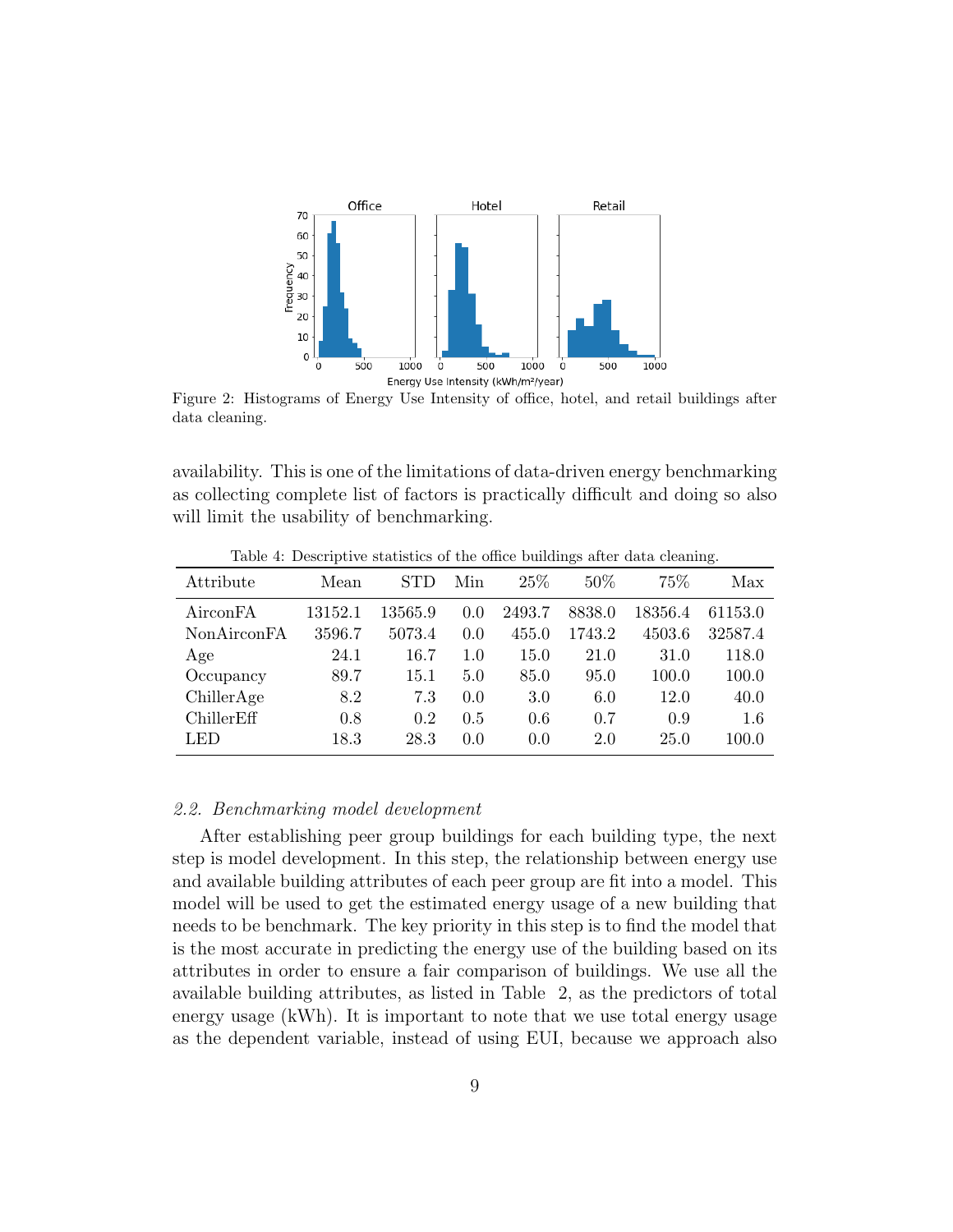provides explanation on which attributes influence the grades on individual buildings (See Sections 3.3 and 3.4).

## 2.2.1. Gradient boosting and CatBoost model

The primary model that is implemented in the BEEM system is Cat-Boost [31]. CatBoost is an efficient implementation of gradient boosting based on decision trees. We choose CatBoost model because it offers several advantages over other modelling techniques. Firstly, CatBoost models are more accurate and perform better than many contemporary non-linear methods such as XGBoost, LigtGBM, and deep learning techniques [31]. It was also included in many of the solutions of the ASHRAE Great Energy Predictor III competition held in 2019 [35]. Secondly, it uses symmetric or oblivious decision trees as the base predictor. This can reduce over-fitting thus more generalizable model. Moreover, the underlying decision trees are suitable for capturing higher-order feature interactions inherently, e.g., what is the combined effect of gross floor area and occupancy on energy use? Thirdly, CatBoost can handle both numerical and categorical data inherently. Since many building attributes in our peer-group dataset are categorical in nature, it is easy to include those attributes into the model, instead of using an explicit one-hot encoding technique. Catboost can also handle missing data inherently. These unique features also helps in model interpretation as to understand the significance of each building attribute on energy use. Finally, CatBoost is suitable for small datasets and works faster unlike the deep learning based models that require huge amount of training data and computing resources.

Let's consider the training dataset  $\mathcal{D} = \{(\mathbf{x}_k, y_k)\}_{k=1..n}$ , where  $\mathbf{x}_k =$  $(x_k^1, \ldots, x_k^m)$  is a vector of m features and  $y_k \in \mathbb{R}$  is a target. The learning task involves training a function  $F : \mathbb{R}^m \to \mathbb{R}$  which minimizes the expected loss function:

$$
\mathcal{L}(F) := \mathbb{E}L(y, F(\mathbf{x}))\tag{1}
$$

The gradient boosting procedure involves fitting a sequence of approximation functions  $F^t : \mathbb{R}^m \to \mathbb{R}, t = 0, 1, \ldots$  sequentially. Each  $F^t$  is obtained from the previous approximation  $F^{t-1}$  and included into the a additive manner to the final model:

$$
F^t = F^{t-1} + \alpha h^t \tag{2}
$$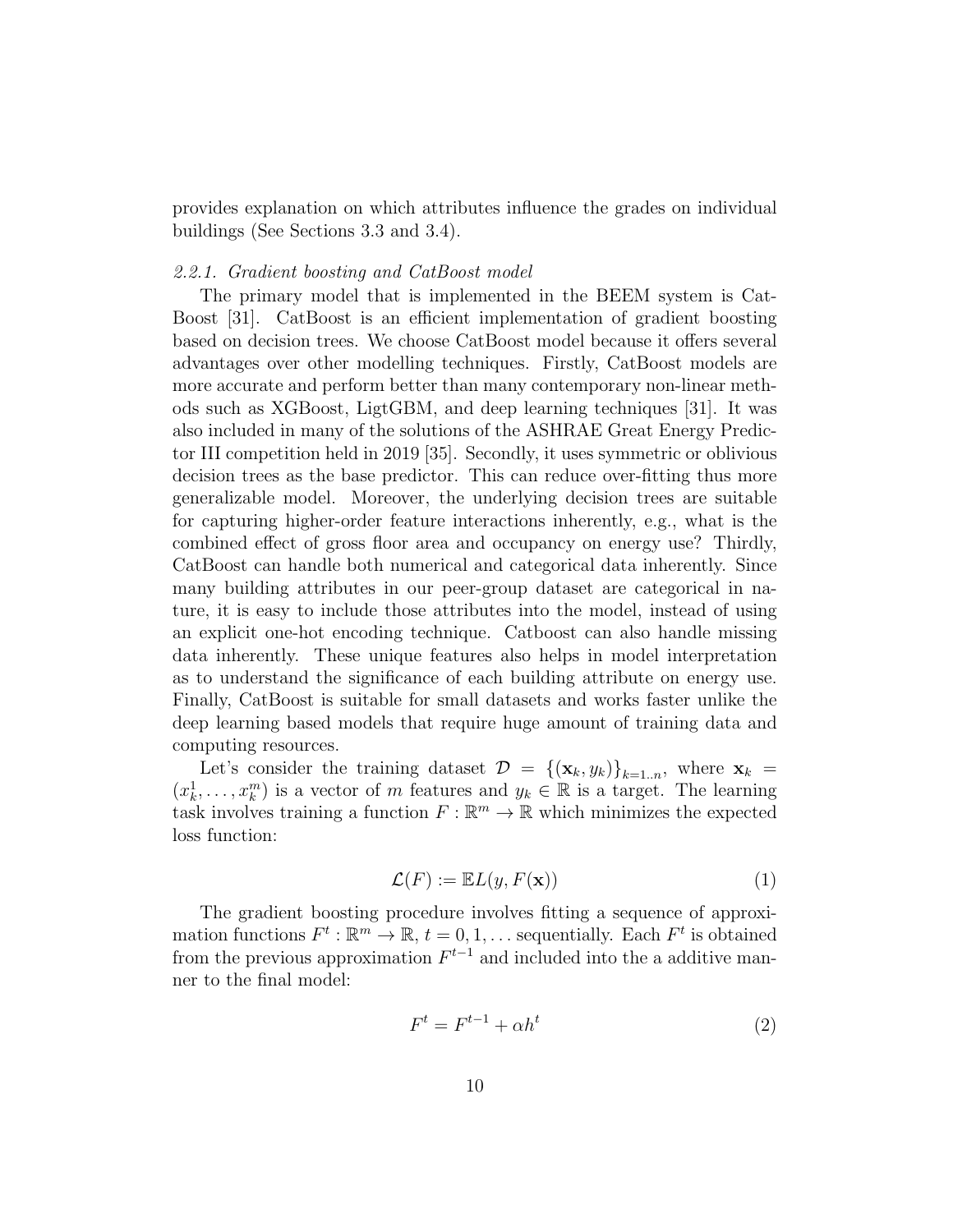Where,  $\alpha$  is a step size.  $h^t$  is the base predictor which is chosen from H, a family of functions, to minimize the expected loss  $\mathcal{L}$ :

$$
h^{t} = \underset{h \in H}{\arg\min} \mathcal{L}\left(F^{t-1} + h\right) = \underset{h \in H}{\arg\min} \mathbb{E}L\left(y, F^{t-1}(\mathbf{x}) + h(\mathbf{x})\right) \tag{3}
$$

This minimization problem is solved by taking a negative gradient step using least-square approximation.

$$
h^{t} = \underset{h \in H}{\arg\min} \mathbb{E}\left(-g^{t}(\mathbf{x}, y) - h(\mathbf{x})\right)^{2}
$$
(4)

A CatBoost algorithm is an efficient implementation of gradient boosting based on oblivious decision trees. A oblivious decision or symmetric trees are balanced thus less prone to over fitting and helps in faster prediction. A decision tree is built recursively by splitting the features  $\mathbb{R}^m$  into disjoint sets until some splitting criteria is met. An example tree is shown in Figure 3. A decision tree is formerly defined as:

$$
h(\mathbf{x}) = \sum_{j=1}^{J} b_j \mathbb{1}_{\{\mathbf{x} \in R_j\}} \tag{5}
$$

In addition, the CatBoost algorithm addresses two key limitations found in existing gradient boosting techniques such as XGBoost. Firstly, it proposes an ordered target statistics technique to handle categorical features efficiently.

A straight forward way

$$
\hat{x}_k^i = \frac{\sum_{j=1}^n \mathbb{1}_{\{x_j^i = x_k^i\}} \cdot y_j + ap}{\sum_{j=1}^n \mathbb{1}_{\{x_j^i = x_k^i\}} + a}
$$
\n(6)

Where, *i* is feature index, *n* is the number of instances,  $\hat{x}_k^i$  is the expected target category, and  $\alpha$  is the weight of  $p$  that is the prior which is usually set by average value of the dataset. Secondly, it recognizes and addresses the prediction shift problem which is caused due to target leakage. CatBoost addresses this issue by using a novel ordering boosting in which several random permutation of samples are used simultaneously to reduce the variance and each subsequent tree is built using unbiased samples from the previous trees. More details about the working of this algorithm can be found in [31].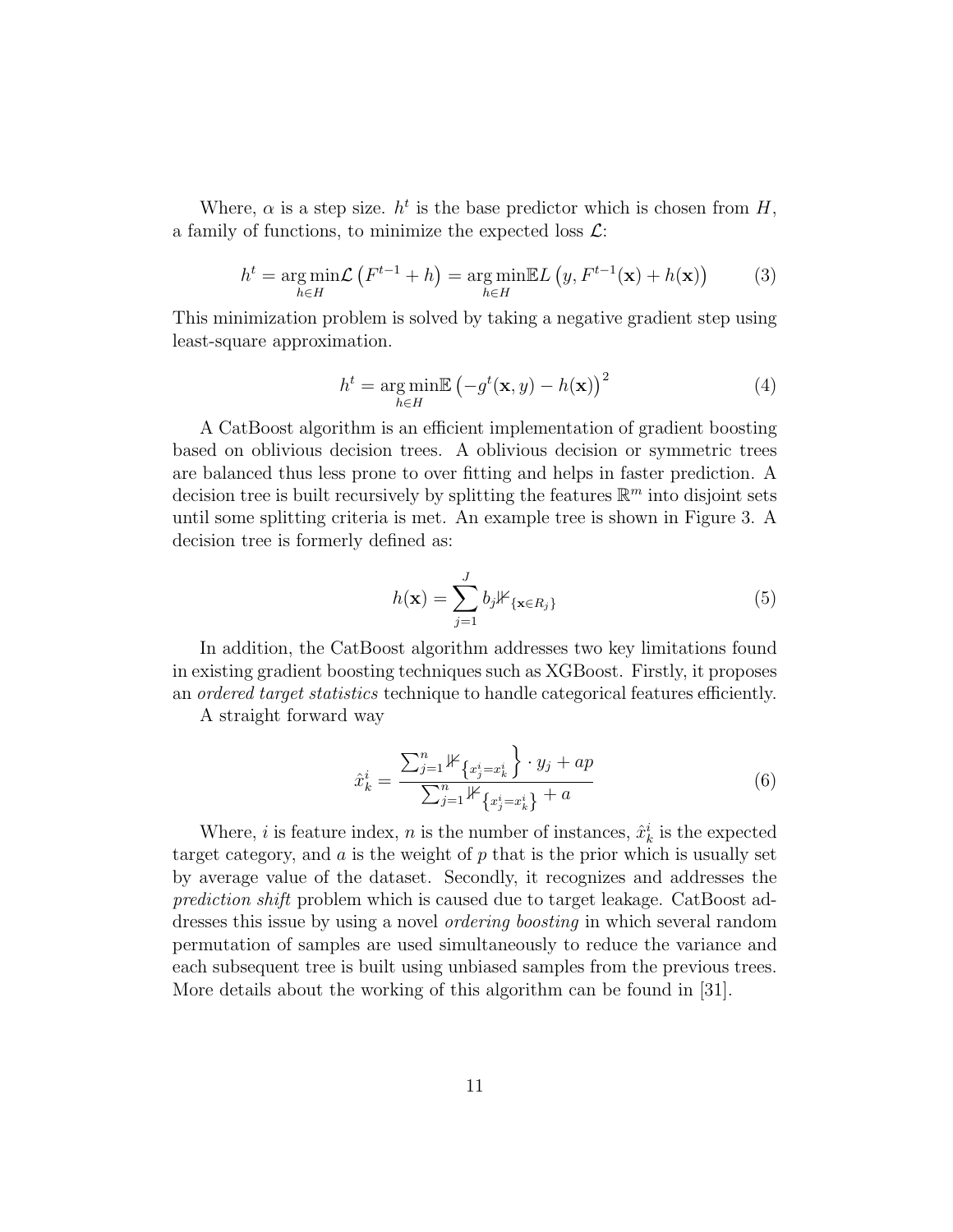

Figure 3: An example symmetric decision tree of <sup>a</sup> CatBoost model. This tree has <sup>a</sup> depth of four. Each node contains thecondition based on <sup>a</sup> specific building attribute (shown as index) to branch to the next level.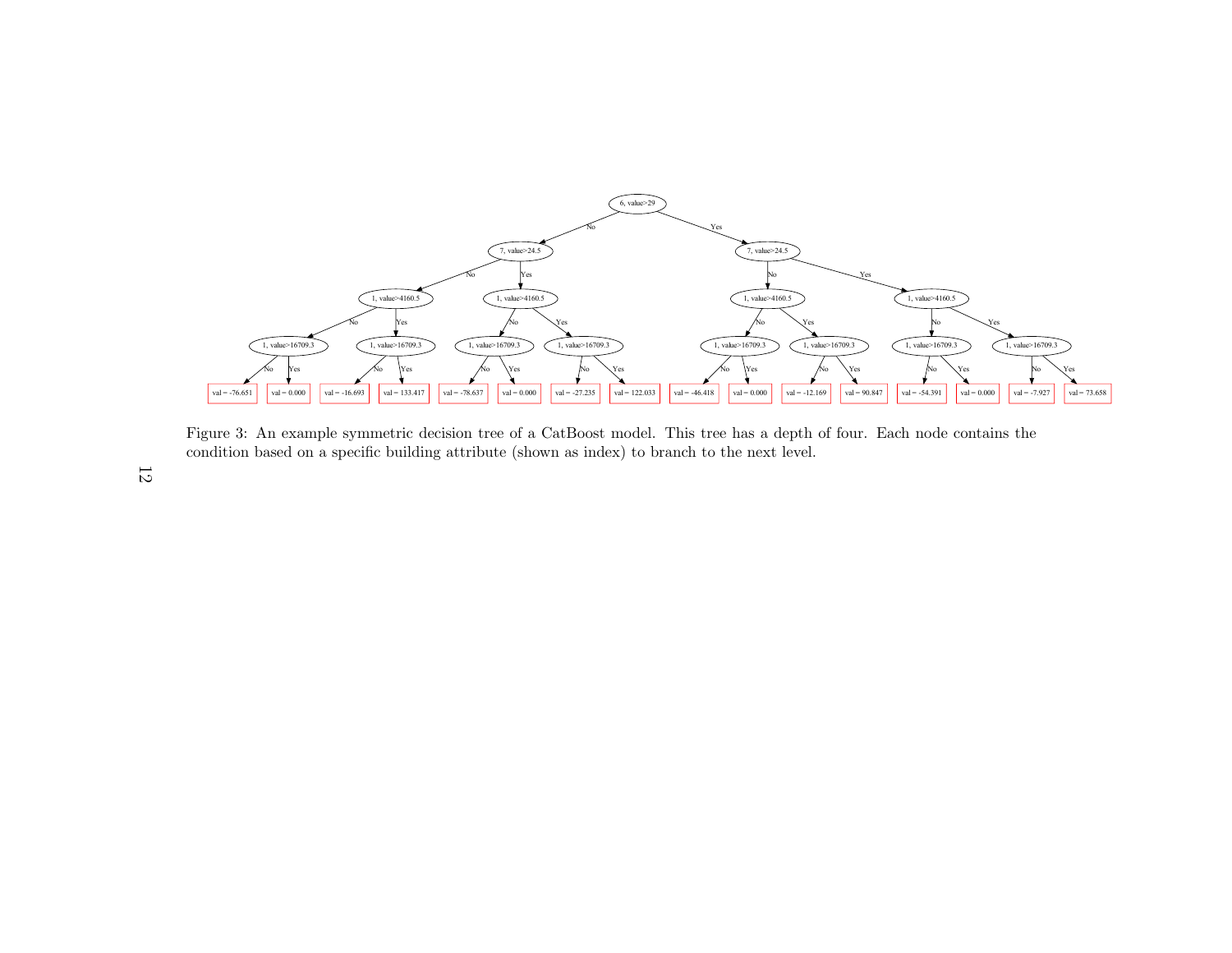| Parameter      | Description                               | Range / Step        |
|----------------|-------------------------------------------|---------------------|
| iterations     | The maximum number of trees               | $50 - 1000 / 50$    |
| depth          | Depth of the tree                         | $2 - 10 / 1$        |
|                | learning_rate Learning rate               | $0.01 - 0.1 / 0.01$ |
| $12$ -leaf-reg | Coefficient at the L2-regularization term | $1 - 10 / 1$        |

Table 5: List of CatBoost parameters tuned using grid search.

#### 2.2.2. Tuning hyper-parameters and model selection

CatBoost offers several parameters that can be tuned to select an optimal model. The grid search method is employed for selecting optimal parameter values using a 10-fold cross-validation approach. The four most important hyper-parameters chosen for turning are: (a) The maximum number of trees (*iterations*), (b) Depth of individual decision trees  $(depth)$ , (c) Learning rate (*learning\_rate*) used to reduce th gradient steps which also affects the training time, and (d) The coefficient of cost function's L2 regularization term ( $l2\text{.}$  leaf reg). These hyper-parameter names and their corresponding search range is given in Table 5. All other parameters of the model were to set to their defaults.

## 2.3. Contemporary models

In addition to CatBoost, we also study and compare the performance of contemporary data-driven prediction models that are used in recent energy benchmarking studies [36, 32]. A brief explanation of those models are given below and their performances are compared in Section 3.2.

#### 2.3.1. Multiple linear regression and variants

Multiple linear regression models have been widely used in many energy benchmarking studies. It fits linear approximation function between energy use (dependent variable) and building attributes (independent variables or predictors). An MLR is defined as:

$$
Y_i = \beta_0 + \sum_{j=1}^p \beta_j X_{i,j} + \epsilon_i, \quad i = 1, 2, ..., n
$$
 (7)

Here,  $Y_i$  is the dependent variable,  $\beta_0$  is model's offset term,  $X_{i,*}$  are a vector of p independent variables,  $\beta_j$  are weights or coefficients of the predictor variables, *n* is the total number of examples, and  $\epsilon_i$  is the residual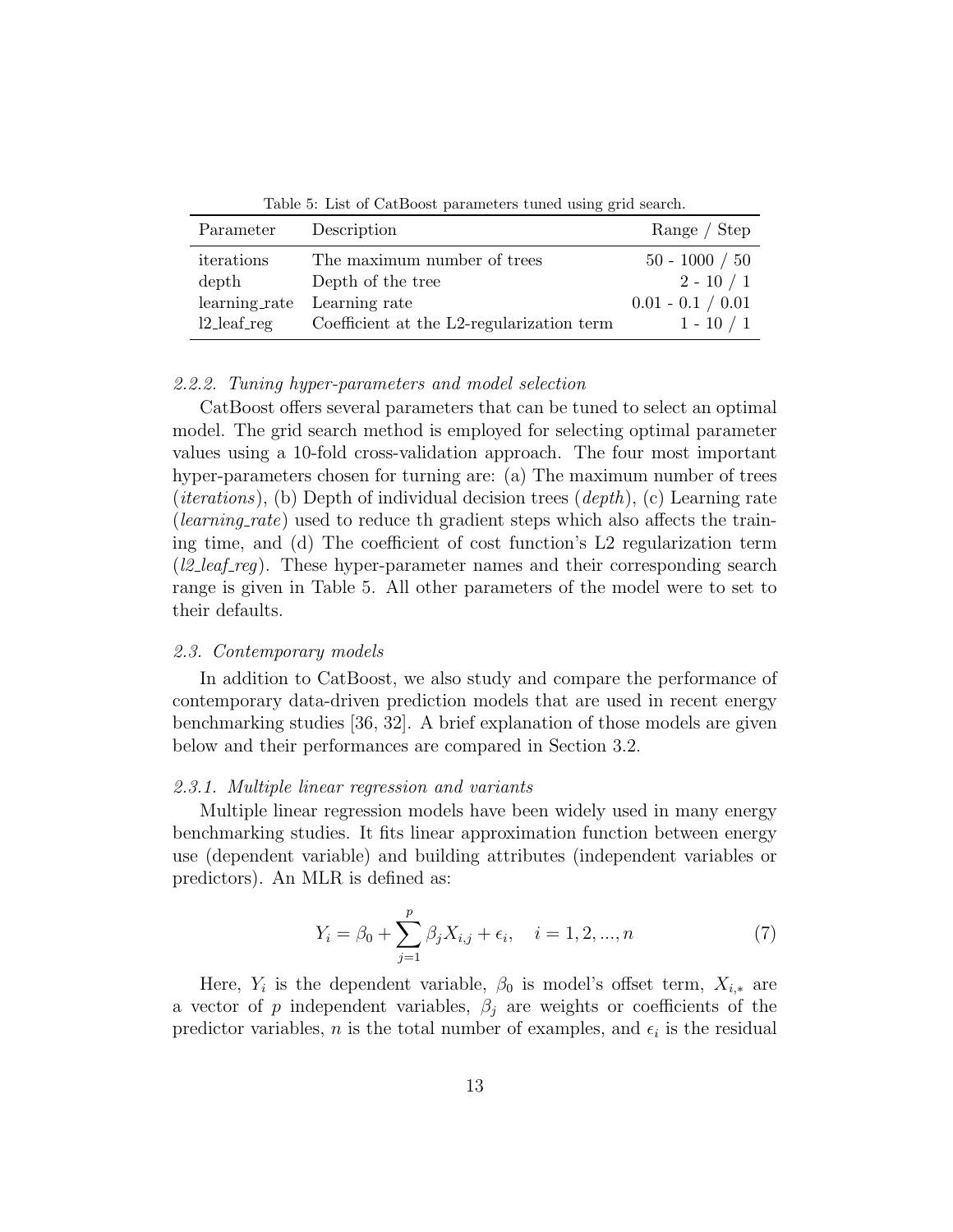or error term. The weights  $\beta_*$  are estimated using Ordinary Least Squares (OLS) [37]. The OLS method estimate the coefficients or weights for each predictor by minimizing a cost function. There are several variants of MLR models, such as ridge and lasso regression, to overcome the bias-variance problem in MLR models. In general, a regularization term will be added to the cost function.

In *ridge regression*, a penalty term, also called as L2-regularization, is included to the model that penalizes sum of squared coefficients of the predictors. The ridge regression model is defined as:

$$
\hat{\beta}^{\text{ridge}} = \underset{\beta}{\text{argmin}} \sum_{i=1}^{N} \left( y_i - \beta_0 - \sum_{j=1}^{p} x_{ij} \beta_j \right)^2 + \lambda \sum_{j=1}^{p} \beta_j^2 \tag{8}
$$

Where,  $\lambda > 0$  is the complexity parameter to control the penalty. When  $\lambda = 0$ , the model is similar to the OLS, whereas a larger  $\lambda$  lead to high penalty to the coefficients. This helps reduce the model's complexity and multicollinearity.

Whereas in lasso regression, or Least Absolute Shrinkage and Selection Operator, a penalty term, also called as L1-regularization is included to the model that penalizes sum of squared coefficients of the predictors. The lasso regression model is defined as:

$$
\hat{\beta}^{\text{lasso}} = \underset{\beta}{\text{argmin}} \sum_{i=1}^{N} \left( y_i - \beta_0 - \sum_{j=1}^{p} x_{ij} \beta_j \right)^2 \tag{9}
$$

Elastic Net is also variant of MLR in which the penalties of Ridge and Lasso regression are combined to get benefits of both. It is defined as:

$$
\lambda \sum_{j=1}^{p} \left( \alpha \beta_j^2 + (1 - \alpha) \left| \beta_j \right| \right) \tag{10}
$$

Where,  $\alpha$  is the controlling parameter to decide between ridge ( $\alpha = 0$ ) and lasso  $(\alpha = 1)$  regression.

#### 2.3.2. Ensemble models

In recent year, ensemble learning techniques gained wide acceptance due to their improved performance compared to the classical machine learning models. The main idea of ensemble learning is to build a more accurate and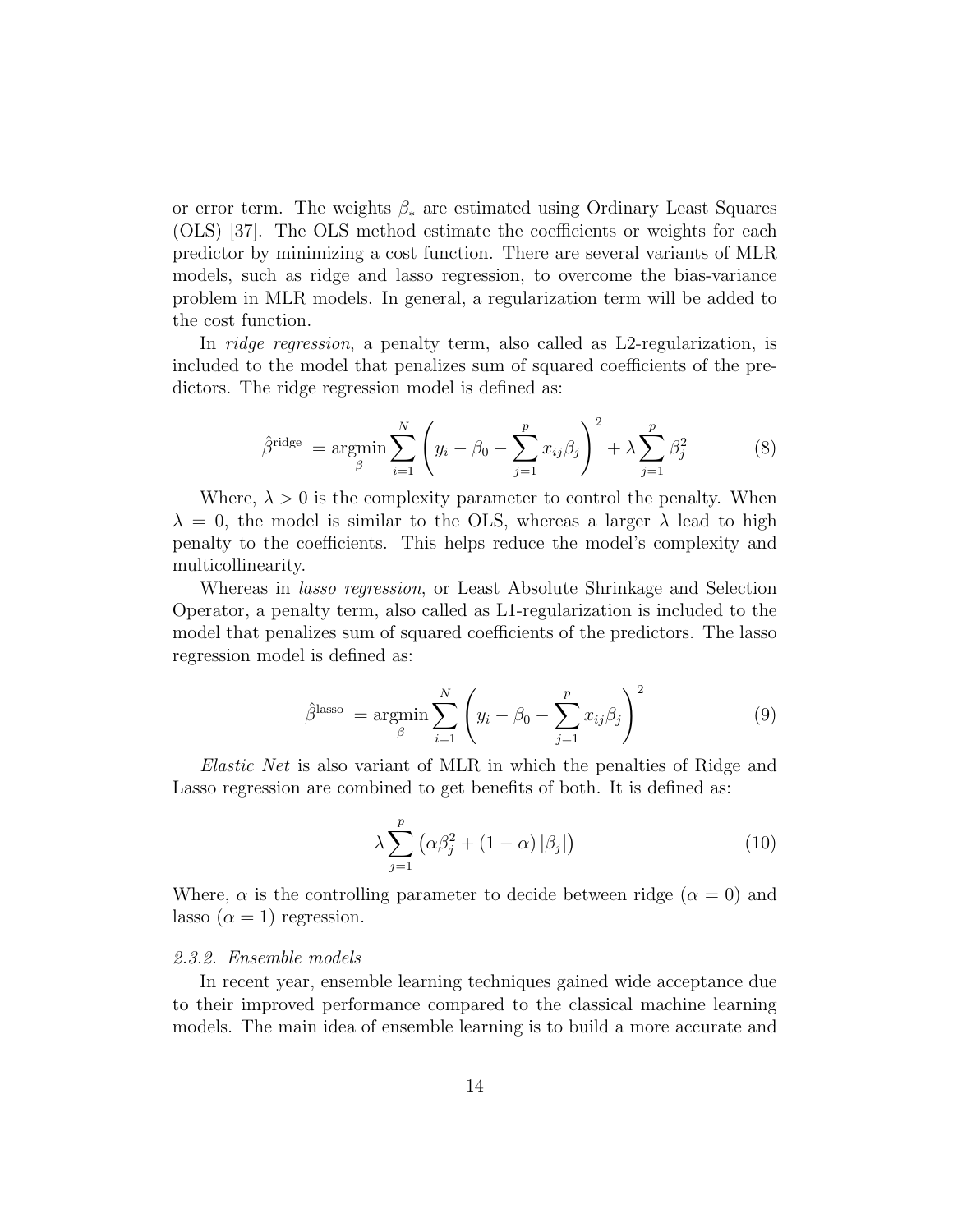generalized prediction model by combining the predictions of a collection of base models. These base models are generally simple weak learners built on a subset of the training samples. There are two ways to build and combine the predictions of base models: Bagging and Boosting. In bagging, also called as bootstrap aggregation, a homogeneous weak models are trained independently (often in parallel to each other). The predictions of all these models are averaged to make a final result. Bagging :

$$
\hat{f}_{\text{bag}}(x) = \frac{1}{B} \sum_{i=1}^{B} \hat{f}^{*i}(x) \tag{11}
$$

Where,  $\hat{f}^{*i}$  are the predictions from B bootstrap samples. Bagging helps reduce the variance of the model though in. Whereas in boosting, homogeneous weak models are trained sequentially in an additive manner and their predictions are combined by adding them. In this paper, three widely used ensemble models are studied and their performances are compared with the proposed CatBoost model. They are: (1) Random forest, (2) AdaBoost, and (3) XGBoost. All these techniques use decision tree or a variant as its base learner.

Random forest [38] is based on bagging with some modifications. A random forest model with B trees is built by drawing  $Z^i$ ,  $i = 1, 2, ..., B$  bootstrap samples each of size N from the training set. Then a random forest tree  $T_i$ is grown for each bootstrap sample independently. For the regression problems, predictions from all random forest trees  $T_i$  are averaged to make the final prediction for a new sample  $x$ .

$$
\hat{f}_{\rm rf}^B(x) = \frac{1}{B} \sum_{i=1}^B T_i(x) \tag{12}
$$

AdaBoost [39], as the name implies, is based on boosting technique. In AdaBoost, base learners are trained on weighted versions of the training samples. Initially, the weight of each training sample  $(x_i, y_i)$  is set to  $w_i = 1/N$ . In the subsequent iterations, these weights are modified based on previous model's error, i.e., increase the weights of the samples that had high prediction error and decrease the weights of those samples with low error. This weight adjustment procedure forces the model to focus on those samples with high error in each subsequent step. The final model will have weighted collection of these base models that are trained in each step.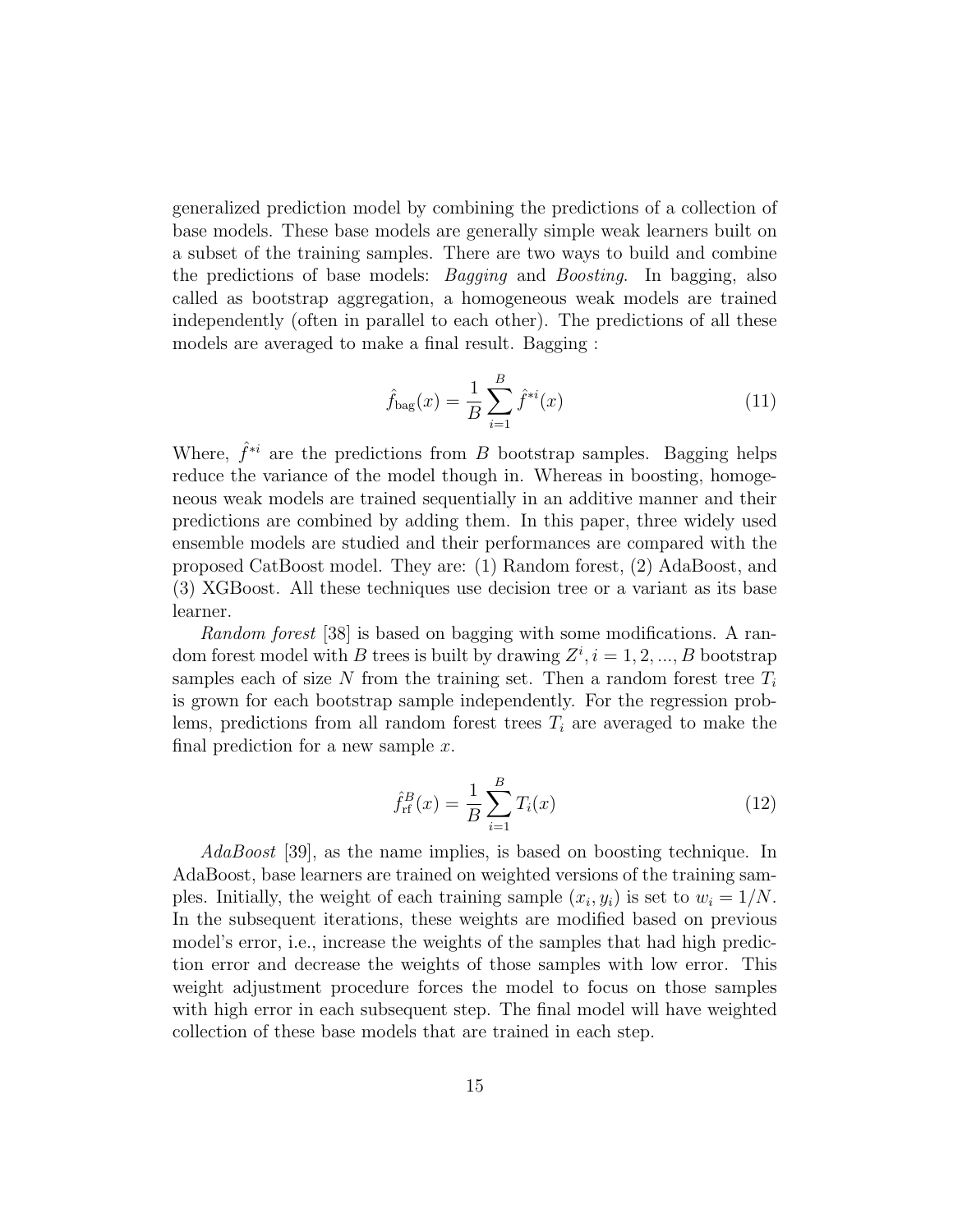XGBoost [40] is another widely used ensemble model based on boosting. It uses the gradient decent based boosting to optimize the loss function and uses both L1 and L2 regularization terms to prevent model overfitting. An XGBoost model has a collection of Classification and Regression Trees (CART) [41]. A CART model is similar to normal decision tree except that leave nodes contain the real score. Similar to other boosting based models, the final prediction is made by summing the predictions of each CART model.

There are other nonlinear machine learning models exist, such as Support Vector Machine and Neural Networks, for energy use prediction. However, those models are excluded in this study because they are often found to be under performing than the ensemble models [42].

## 2.4. Grading

After selecting optimal models, the final step in benchmarking involves grading buildings based on their energy performance levels relative to the respective peer groups. The relative energy performance of a building, called Energy Efficiency Ratio (EER), is calculated as:

$$
EER = \frac{Actual\ energy\ usage}{Expected\ energy\ usage}
$$
 (13)

Here, the expected energy usage is the model-predicted energy usage for the building that is similar to the peer group samples. An EER value less than 1 indicates that the building consumes less energy than the peer group, whereas an amount more than 1 suggests the building consumes more energy than the peer group. The EER values are calculated for each building. Next, we split the sorted EER list into five disjoint groups using an univariate clustering algorithm. The cluster boundaries are used to create a grade lookup table with grades from A to E. We have chosen five grades in this work inline with recent energy benchmarking systems [9, 8, 24].

#### 2.5. Grade explanation with LIME

After assigning grades to each building based on their energy efficiency ratio, the proposed BEEM system provides explanations of those grades, e.g., which factors make the building energy efficient or inefficient. In this work, our CatBoost model is augmented with Explainable Artificial Intelligence (XAI) techniques. Particularly, a model agnostic method called Local Interpretable Model-agnostic Explanations (LIME) [33] is used in the BEEM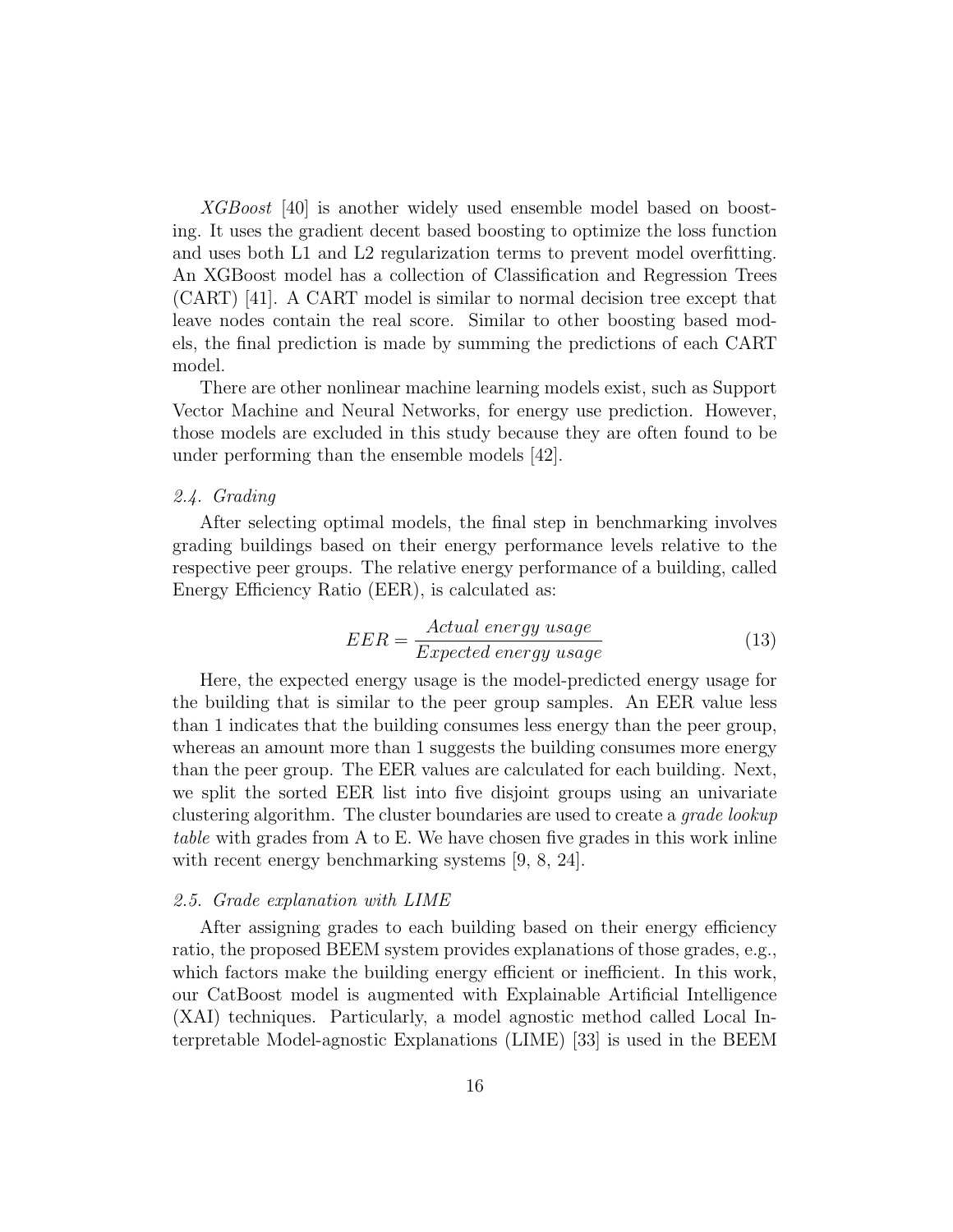system. Unlike the MLR models, in which the coefficients denote the influence of each factor on an average on energy use of all samples, LIME can provide explantation for individual predictions. With LIME in place, facility managers can receive the understand which factors are dominant and influencing high or low energy use.

The *explanation* provided by LIME for data instance  $x$  is defined as:

$$
\text{explanation}(x) = \arg\min_{g \in G} L(f, g, \pi_x) + \Omega(g) \tag{14}
$$

where  $f()$  is the original model,  $g()$  is the local explanation for instance x that minimizes the loss function L that measures the fidelity between  $f()$  and  $g()$ , while keeping the model complexity  $\omega(g)$  low.  $\pi_{x*}$  denotes a neighborhood of  $\underline{x}_*$  in which approximation is sought.  $g()$  belongs to a class of interpretable models,  $\mathcal{G}$ , such as linear models or decision trees [33].

LIME is an example of sparse explainer that is suitable for interpreting machine learning models with a large number of predictors. The important idea behind LIME is to train a local surrogate, interpretable model that approximates the predictions of the underlying black-box model. Since LIME is a readily available off-the-shelf tool, we decided to use it in our experiments.

# 3. Results

#### 3.1. Model implementation and benchmarking grade calculation

We implemented the proposed benchmarking system and a web interface in R and Shiny. We used the *scikit-learn* [43] for developing the baseline prediction models and catboost.ai [44] for developing CatBoost models, and for tuning hyper-parameters and cross-validation. We used the python-based  $LIME$  library<sup>1</sup> to explain which factors influence the energy usage in each building. We also release the code repository and the accompanying dataset in open source<sup>2</sup> for community usage. Using our implementation, we benchmarked all buildings in our public dataset. The predicted energy usage of each building was calculated from the model trained on all peer group samples except the current one. Table 6 shows the final grade lookup table for office, hotel and retail building types that are used in this study. In Figure 4, we compare EER value range for different grades. Out of 290, 23 offices

 $<sup>1</sup>$ https://github.com/marcotcr/lime</sup>

<sup>2</sup>https://github.com/samy101/BEEM/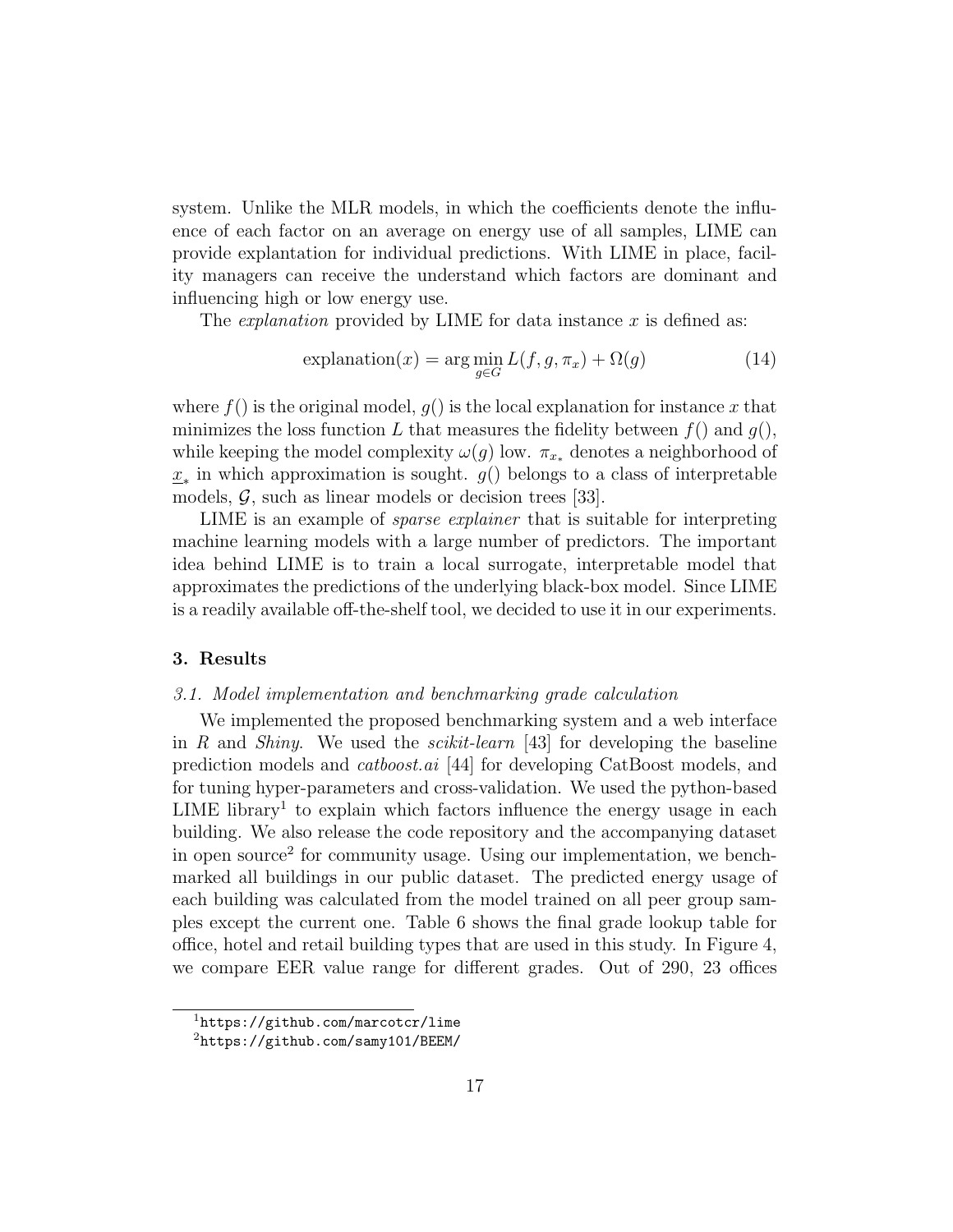

Figure 4: The EER range for different grades in the grade lookup table for office buildings. The X-axis denotes grade labels while the y-axis is Energy Efficiency Ratio. The dashed vertical bar denotes the boundary between different grades.

| Grade         | Office | Hotel                                     | Retail |
|---------------|--------|-------------------------------------------|--------|
| A             | < 0.52 | < 0.82                                    | < 0.64 |
| B             |        | $0.53 - 0.85$ $0.83 - 1.06$ $0.64 - 0.93$ |        |
| $\mathcal{C}$ |        | $0.85 - 1.14$ $1.07 - 1.32$ $0.94 - 1.12$ |        |
| D             |        | $1.15 - 1.58$ $1.33 - 1.76$ $1.12 - 1.63$ |        |
| E,            | >1.58  | >1.76                                     | > 1.63 |

Table 6: The grade lookup table for office, hotel and retail buildings.

were assigned with grade A. These offices are considered to be the most energy efficient because their EER values are much lower  $(< 0.52)$  than other buildings in the peer group.

# 3.2. Comparison of model performance

It is essential to use an accurate model to develop a robust and fair benchmarking system. The robustness and fairness of a benchmarking system lie in the underlying predictive model's accuracy. We implemented all MLR and ensemble models, as described in the Section 2.2 for all three building types using the same set of building attributes listed in Table 2. We use Leave-One-Out Cross-Validation (LOOCV) procedure to validate the model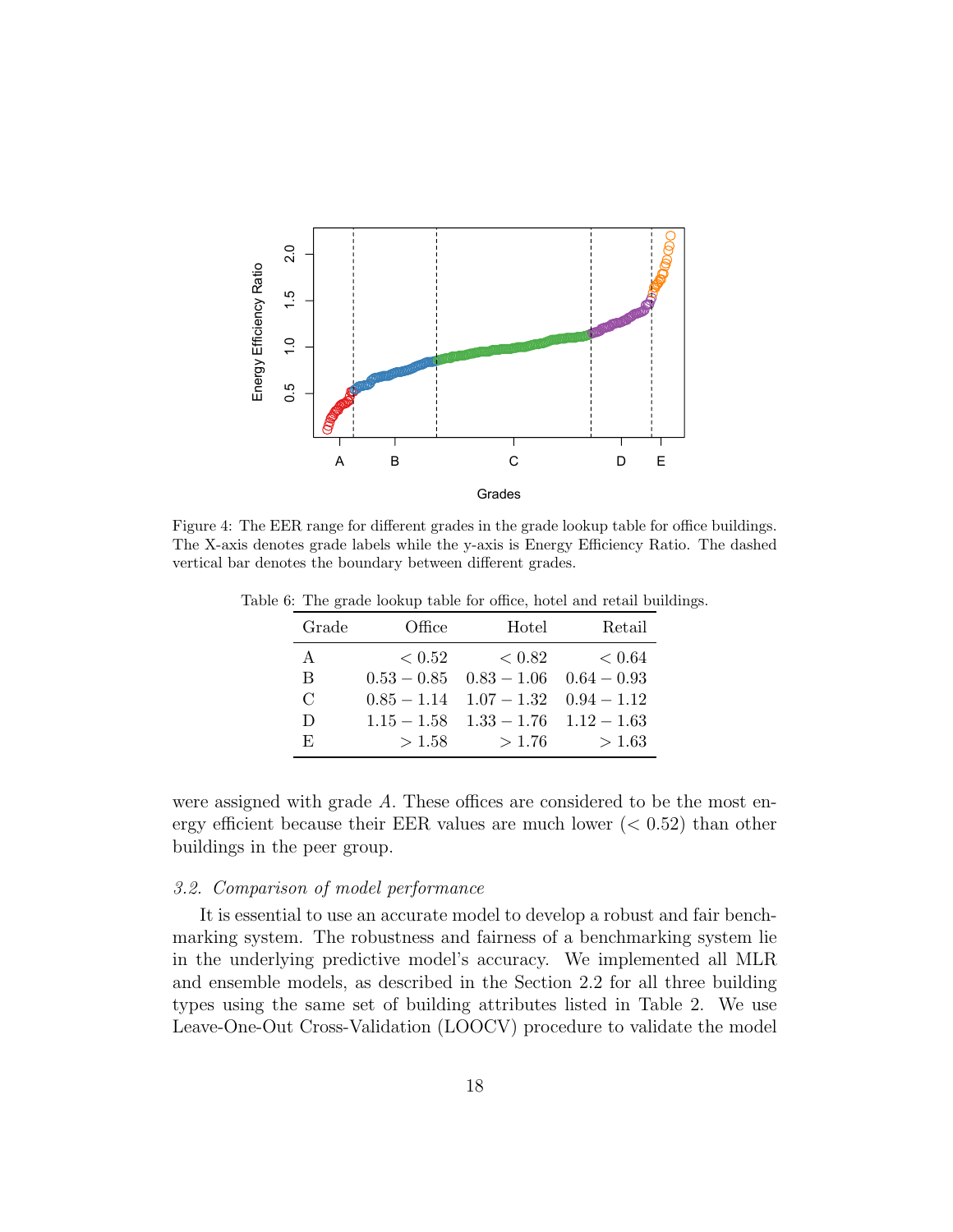| Model               | Hotel      | Office | Retail | Average |
|---------------------|------------|--------|--------|---------|
| <b>CatBoost</b>     | $\bf 7.21$ | 10.50  | 4.93   | 7.55    |
| <b>RandomForest</b> | 18.34      | 18.84  | 21.65  | 19.61   |
| Bagging             | 18.21      | 18.98  | 21.59  | 19.59   |
| GradientBoosting    | 19.39      | 19.00  | 24.35  | 20.91   |
| BayesianRidge       | 19.43      | 20.46  | 24.33  | 21.41   |
| LassoLars           | 25.58      | 21.06  | 29.68  | 25.44   |
| Ridge               | 25.77      | 21.06  | 29.63  | 25.49   |
| Lasso               | 25.78      | 21.08  | 29.70  | 25.52   |
| Linear              | 25.72      | 21.14  | 29.72  | 25.53   |
| ElasticNet          | 25.96      | 21.19  | 30.42  | 25.86   |
| AdaBoost            | 32.17      | 27.85  | 26.79  | 28.94   |

Table 7: Comparison of symmetric Mean Absolute Percentage Error (%) between various state of the art models and CatBoost.

performance. LOOCV is a more robust approach because one model is developed and validated for each sample, using all other samples as training set. We use a scale-independent measure called symmetric Mean Absolute Percentage Error (SMAPE) to compare model performances. It is defined as:

$$
sMAPE = \frac{100\%}{n} \sum_{i=1}^{n} \frac{|P_i - A_i|}{(|A_i| + |P_i|)/2}
$$
(15)

Where,  $A_i$  and  $P_i$  are the actual and predicted values. We compare the sMAPE of proposed CatBoost and other models for three building types in Table 7. MLR models have also been used in earlier studies on benchmarking office and hotel buildings in Singapore [5, 6]. We observed that CatBoost models for all three buildings performed better than other models by achieving lowest  $sMAPE$  of 7.55%.

#### 3.3. Important building attributes

Next, we analyze how much impact each building attribute has on energy usage in our CatBoost. The feature importance plot for all three building types are shown and compared in Figure 5. We can observe that airconditioned floor area  $(AirconFA)$  is the most dominant influencing attribute on energy use followed by non air-conditioned floor area  $(NonAironFA)$ . The combined floor area account for close to 80% influence of energy use.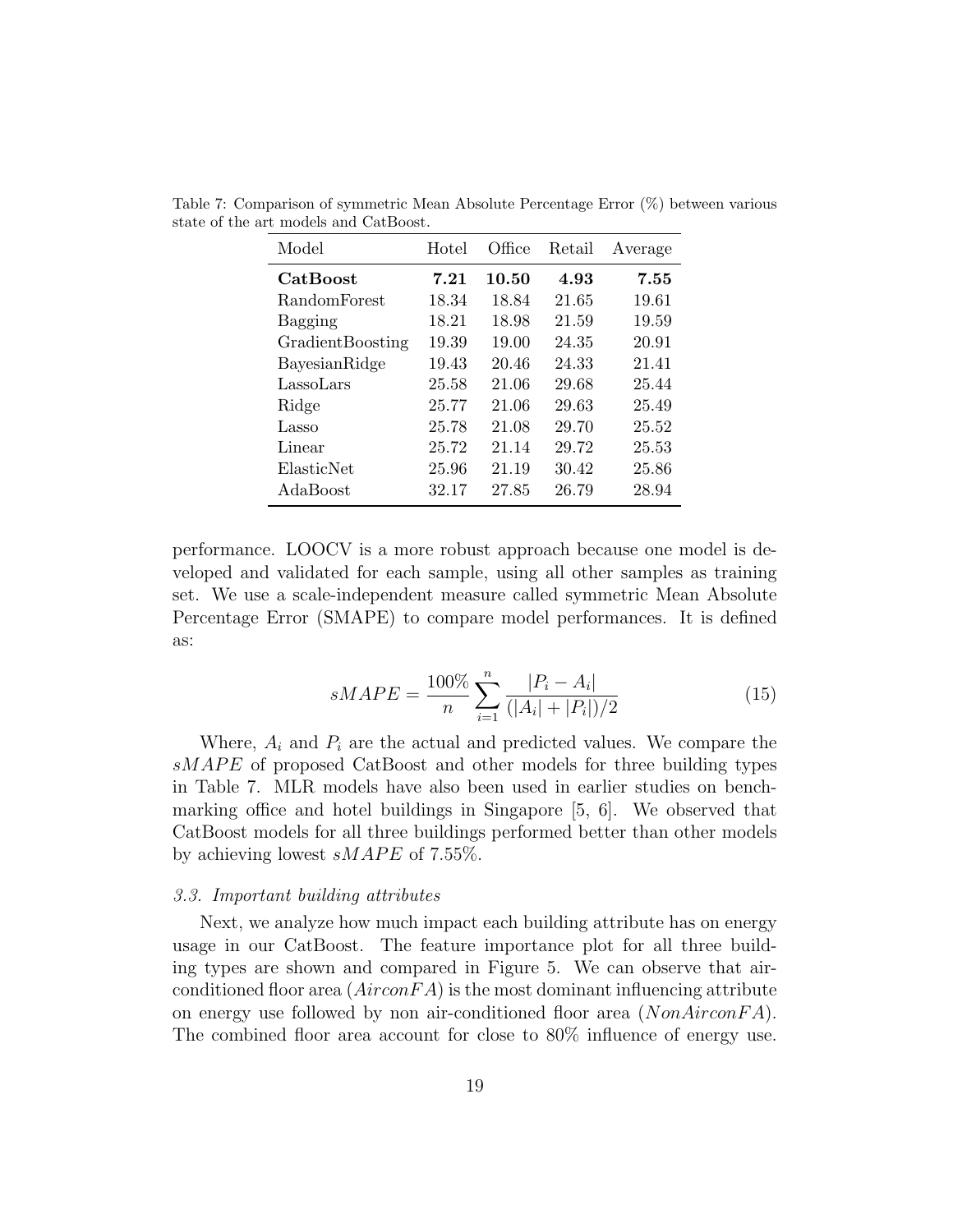

Figure 5: Feature importance using CatBoost models.

Moreover, it is interesting to note that the influence of floor area is high in office building followed by hotel and then retail buildings. It is very common that office building will have more air-conditioned space for workers than Hotel and Retail. The next dominant building attribute is percentage of LED lights usage followed by the age of the buildings. The type of chiller system used is next important attribute that has a large contribution in the hotel buildings. This is due to the fact that many hotels in Singapore different air-conditioning system (split air-conditioning) compared to the office and retail buildings. Moreover, the number of hotel rooms has a large impact in hotel buildings. Finally, it is also interesting to note that the list most dominant building attributes (AirconFA, NonAirconFA, LED, Age, and  $Chiller Type$ ) are very common for all three building types.

#### 3.4. Grade explanation

In addition to grade assignment, the proposed BEEM system also provides insights on which building attributes influence the energy use in individual buildings. Note that the feature importance plots shown in Figure 5 are limited to providing only the overall importance of each building attribute. Figure 6 shows the LIME explanation for an office building that consumed lower energy (actual  $= 4572.8kWh$ ) than the peer group (predicted  $= 4743.2kWh$ . The EER of this building is 0.96, and it gets a B grade as per the grade lookup table. In Figure 6, the x-axis denotes LIME values, and the y-axis refers to building attributes in decreasing order of importance. The contribution of each building attribute on energy use is shown as horizontal bars. The red color bars indicate negative contri-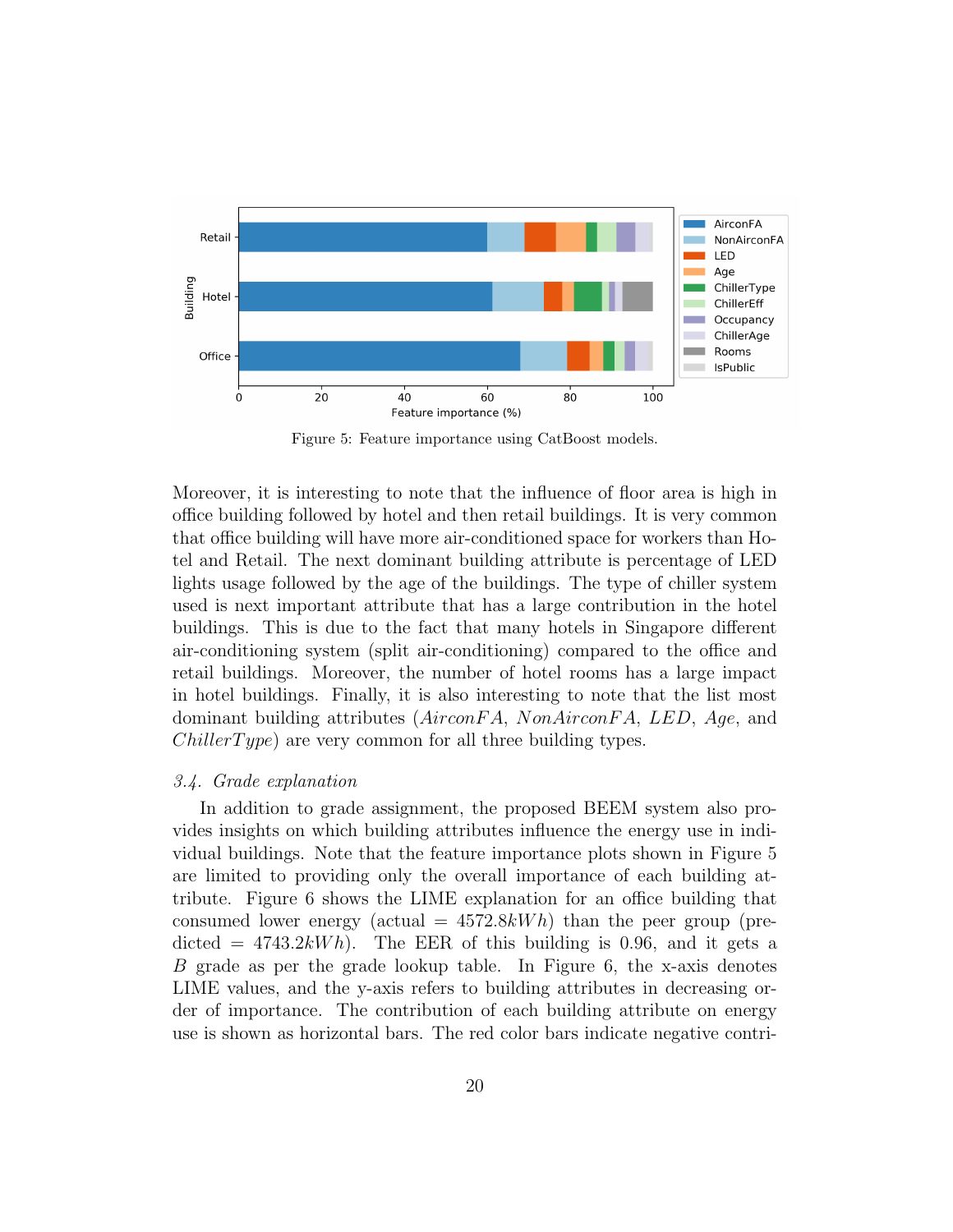

Figure 6: An example of LIME based explanation provided for a office building that consumes less energy. The EER of this building is 0.96.

bution, whereas green bars indicate positive contribution. From Figure 6, we can observe that this office has relatively lower air-conditioned floor area  $(AirconFA < 2493.74kWh)$ , new  $(ChillerAge < = 3)$  water-cooled chilled water plant  $(Chiller Type)$ , moderate non air-conditioned floor area  $(455kWh < NomAironFA \leq 1743.17kWh)$ , and more LED lighting systems  $(LED > 25\%)$ . These factors contribute to lower the energy usage in this building. We can also observe that other factors such as high occupancy  $(95\% \lt Occupancy \lt= 100\%)$  and medium building age  $(21 \lt Age \lt= 31)$ contribute to high energy usage. Still, their combined contribution (all green bars) is much less than the factors that lower the energy usage (all red bars). It is to be noted the LIME-based grade explanation is provided for individual buildings (local explanation), unlike the global feature importance plot as shown in Figure 5. This grade explanation chart is potentially helpful for building managers, providing insights into understanding the factors responsible for high or low energy usage.

## 3.5. Comparison with Energy Smart and Green Mark systems

The results of the BEEM development show that it is a viable option for a Singapore-specific building energy benchmarking methodology that specifically captures the relevant variables to rate buildings in this context. In this section, we compare the application of BEEM to previous and existing building energy benchmarking methods from the Singapore context and discuss the differences and impact on real-world implementation.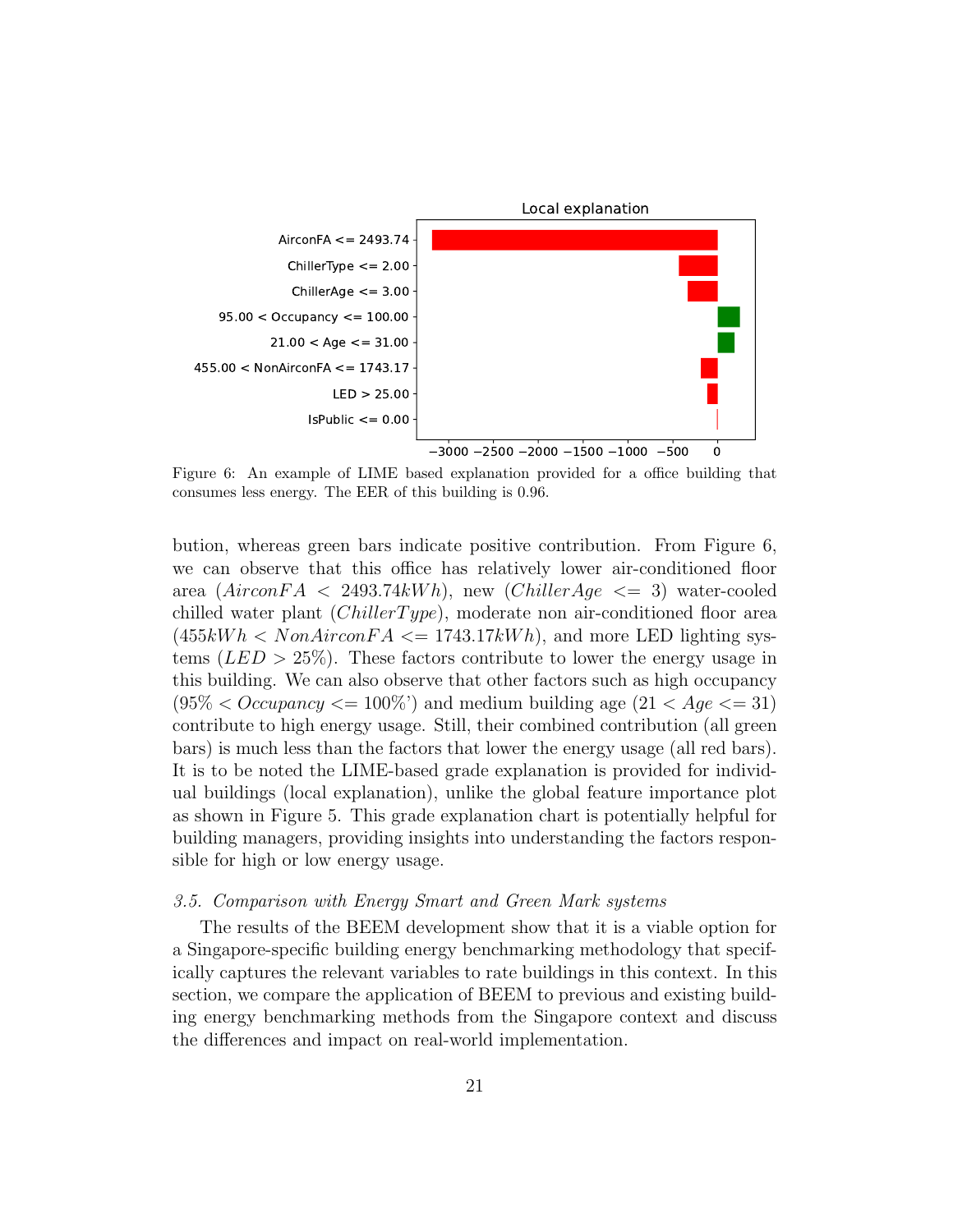

Figure 7: Comparison of grade distribution between BEEM, Energy Smart and Green Mark for the office buildings.

The two baseline building energy benchmarking systems that we will compare BEEM to are Singapore's previous Energy Smart [5] and the current Green Mark [3] energy rating systems. Figure 7 illustrates a sankey diagram of the comparisons of three systems. In the Energy Smart system, which is similar to the *Energy Star*, top 25% of the energy efficient buildings are rated as Energy Smart Offices. Whereas, Green Mark is a point based rating system that assigns three labels, namely Platinum, Gold Plus and Gold, based on the earned points corresponding to meeting predefined standard energy efficiency measures. This comparison shows that BEEM is classifying buildings in a more granular way as compared to Greenmark and EnergySmart. The rating systems have a significant amount of overlap in terms of which levels *good* or poor performing buildings are captured, but there are many exceptions.

# 4. Conclusion

We presented the design and implementation of BEEM, an energy use benchmarking system for Singapore buildings. Our approach differs from others by using nonlinear algorithms for accurately modeling building en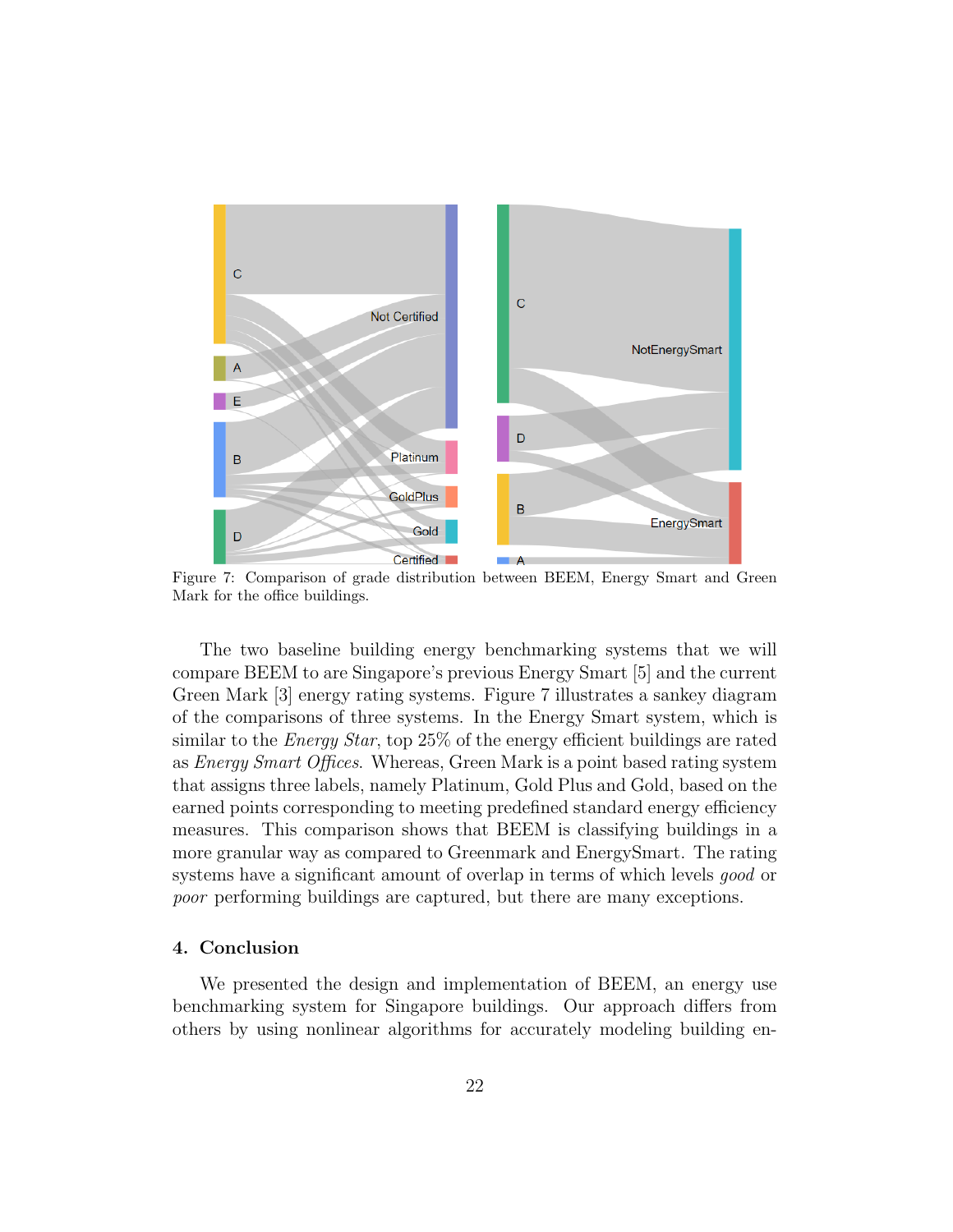ergy usage and the visual explanation of factors affecting energy usage in an individual building. There are some limitations in our approach and scope for improvement. The BCA's energy disclosure data set, used for establishing the peer group, may not be the nationally representative building samples. There is no documentation available on how BCA selected these buildings. Though we have carefully filtered the samples for each peer group, further refinement is required, using additional building characteristics, to make our approach more generalizable. The evaluation of our system is limited to comparing the performance of our models to the baseline. Because it is difficult to measure and compare the actual energy saving potential of our system with others unless the system is deployed. This is the limitation of any new benchmarking approach. Further, conducting a field study is a future work to evaluate the effectiveness and usability of our visual explanation of grades.

# 5. Acknowledgement

This work was supported by the Republic of Singapore's National Research Foundation (NRF) through a grant to the Berkeley Education Alliance for Research in Singapore (BEARS) for the SingaporeBerkeley Building Efficiency and Sustainability in the Tropics (SinBerBEST) Program.

## References

- [1] N. Mims, S. R. Schiller, E. Stuart, L. Schwartz, C. Kramer, R. Faesy, Evaluation of U.S. Building Energy Benchmarking and Transparency Programs: Attributes, Impacts, and Best Practices, Technical Report 1393621, 2017.
- [2] Building and Construction Authority of Singapore, 3rd Green Building Masterplan, http://www.bca.gov.sg/GreenMark/others/ 3rd\_Green\_Building\_Masterplan.pdf, 2014. Accessed: 2019-10-01.
- [3] Building and Construction Authority of Singapore, Green Mark Scheme, https://www.bca.gov.sg/greenmark/green\_mark\_buildings.html, 2019. Accessed: 2019-10-01.
- [4] Leadership in Energy and Environmental Design, LEED green building certification, http://leed.usgbc.org/leed.html, n.d. Accessed: 2019-10-01.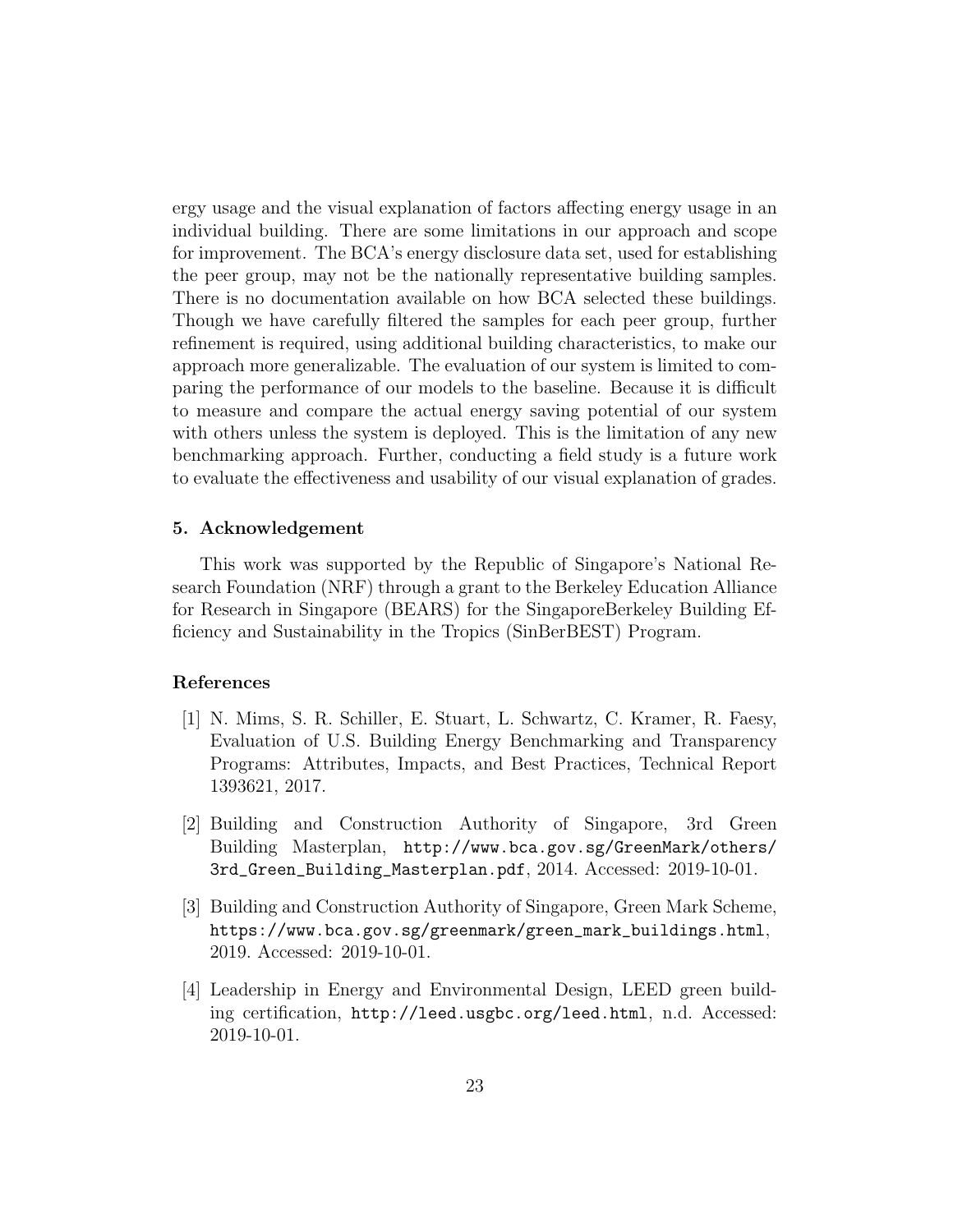- [5] S. E. Lee, P. Rajagopalan, Building energy efficiency labeling programme in singapore, Energy Policy 36 (2008) 3982–3992.
- [6] W. Xuchao, R. Priyadarsini, L. S. Eang, Benchmarking energy use and greenhouse gas emissions in singapore's hotel industry, Energy policy 38 (2010) 4520–4527.
- [7] Z. Wei, W. Xu, D. Wang, L. Li, L. Niu, W. Wang, B. Wang, Y. Song, A study of city-level building energy efficiency benchmarking system for china, Energy and Buildings 179 (2018) 1–14.
- [8] Y. Ding, Z. Zhang, Q. Zhang, W. Lv, Z. Yang, N. Zhu, Benchmark analysis of electricity consumption for complex campus buildings in china, Applied Thermal Engineering 131 (2018) 428–436.
- [9] H. S. Park, M. Lee, H. Kang, T. Hong, J. Jeong, Development of a new energy benchmark for improving the operational rating system of office buildings using various data-mining techniques, Applied energy 173 (2016) 225–237.
- [10] D. W. Kim, Y. M. Kim, S. E. Lee, Development of an energy benchmarking database based on cost-effective energy performance indicators: Case study on public buildings in south korea, Energy and Buildings 191 (2019) 104–116.
- [11] J. C. Wang, A study on the energy performance of hotel buildings in taiwan, Energy and Buildings 49 (2012) 268–275.
- [12] Y. Wei, X. Zhang, Y. Shi, L. Xia, S. Pan, J. Wu, M. Han, X. Zhao, A review of data-driven approaches for prediction and classification of building energy consumption, Renewable and Sustainable Energy Reviews 82 (2018) 1027–1047.
- [13] S. Papadopoulos, C. E. Kontokosta, Grading buildings on energy performance using city benchmarking data, Applied Energy 233 (2019) 244–253.
- [14] X. Gao, A. Malkawi, A new methodology for building energy performance benchmarking: An approach based on intelligent clustering algorithm, Energy and Buildings 84 (2014) 607–616.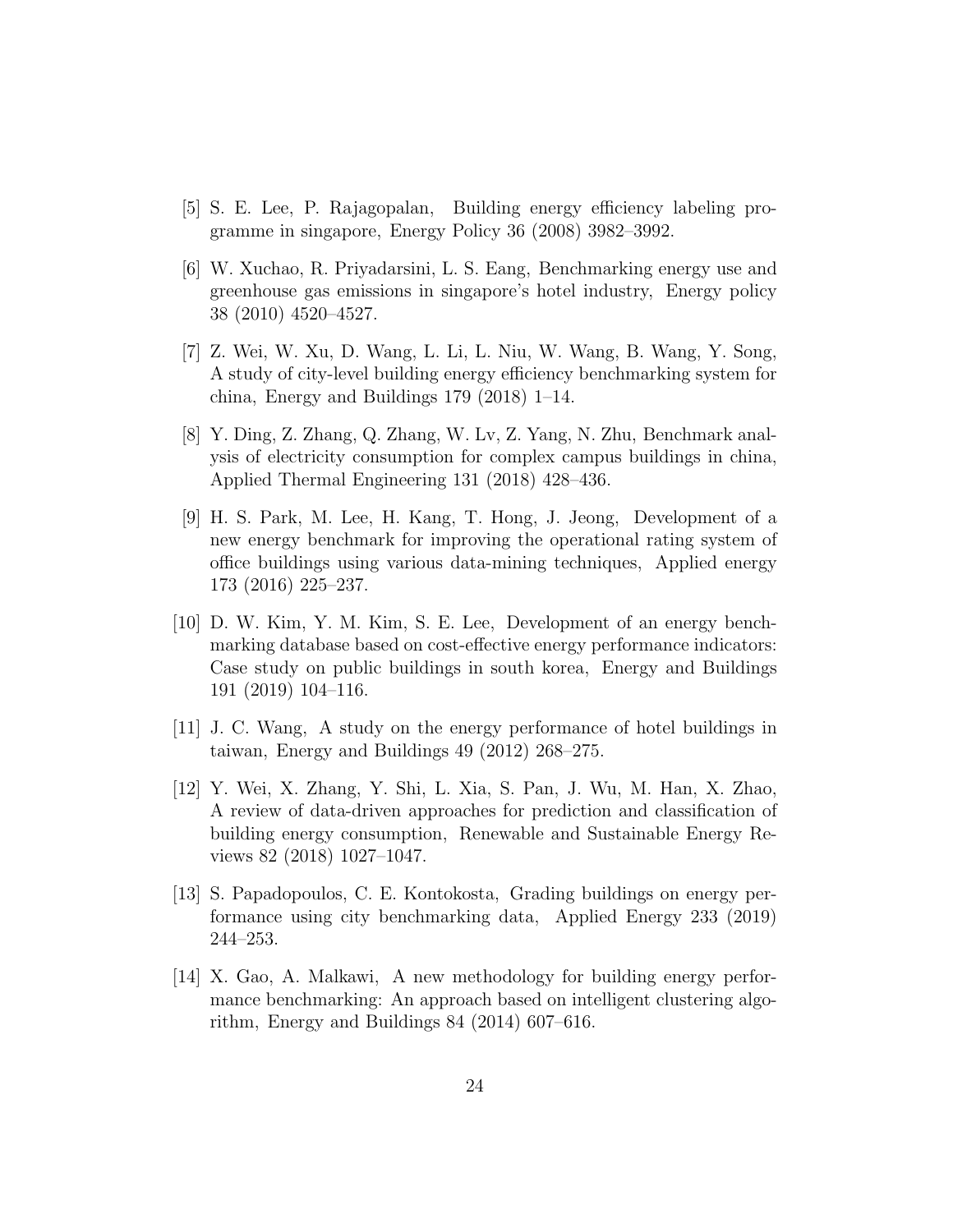- [15] Z. Yang, J. Roth, R. K. Jain, Due-b: Data-driven urban energy benchmarking of buildings using recursive partitioning and stochastic frontier analysis, Energy and Buildings 163 (2018) 58–69.
- [16] S.-H. Yoon, C.-S. Park, Objective building energy performance benchmarking using data envelopment analysis and monte carlo sampling, Sustainability 9 (2017) 780.
- [17] Benchmark with EPA ENERGY STAR <sup>R</sup> Portfolio Manager, https:// www.energystar.gov/buildings/facility-owners-and-managers/ existing-buildings/use-portfolio-manager, n.d. Accessed: 2019- 10-01.
- [18] A. Kaskhedikar, P. T Agami Reddy PhD, Use of random forest algorithm to evaluate model-based eui benchmarks from cbecs database, Ashrae Transactions 121 (2015) 17.
- [19] R. Jing, M. Wang, R. Zhang, N. Li, Y. Zhao, A study on energy performance of 30 commercial office buildings in hong kong, Energy and Buildings 144 (2017) 117–128.
- [20] J. C. Wang, A study on the energy performance of school buildings in taiwan, Energy and Buildings 133 (2016) 810–822.
- [21] E. H. Borgstein, R. Lamberts, Developing energy consumption benchmarks for buildings: Bank branches in brazil, Energy and Buildings 82 (2014) 82–91.
- [22] W.-S. Lee, K.-P. Lee, Benchmarking the performance of building energy management using data envelopment analysis, Applied Thermal Engineering 29 (2009) 3269–3273.
- [23] P. Hernandez, K. Burke, J. O. Lewis, Development of energy performance benchmarks and building energy ratings for non-domestic buildings: An example for irish primary schools, Energy and buildings 40 (2008) 249–254.
- [24] M. Santamouris, G. Mihalakakou, P. Patargias, N. Gaitani, K. Sfakianaki, M. Papaglastra, C. Pavlou, P. Doukas, E. Primikiri, V. Geros, et al., Using intelligent clustering techniques to classify the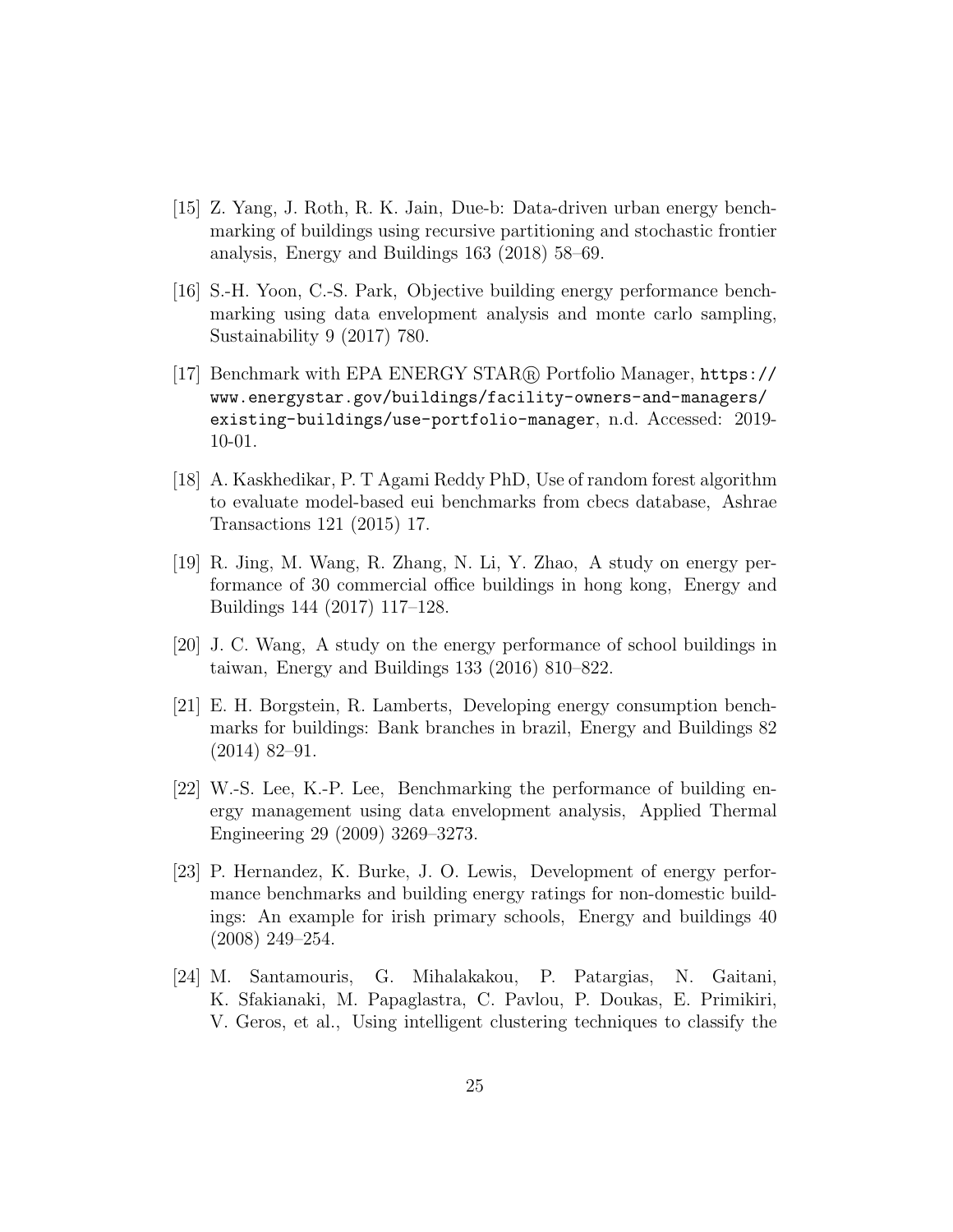energy performance of school buildings, Energy and buildings 39 (2007) 45–51.

- [25] M. Yalcintas, An energy benchmarking model based on artificial neural network method with a case example for tropical climates, International Journal of energy research 30 (2006) 1158–1174.
- [26] S.-M. Hong, G. Paterson, D. Mumovic, P. Steadman, Improved benchmarking comparability for energy consumption in schools, Building Research & Information 42 (2014) 47–61.
- [27] I. Farrou, M. Kolokotroni, M. Santamouris, A method for energy classification of hotels: A case-study of greece, Energy and Buildings 55 (2012) 553–562.
- [28] A. Capozzoli, M. S. Piscitelli, F. Neri, D. Grassi, G. Serale, A novel methodology for energy performance benchmarking of buildings by means of linear mixed effect model: The case of space and dhw heating of out-patient healthcare centres, Applied Energy 171 (2016) 592–607.
- [29] H. Sun, S. Lee, R. Priyadarsini, X. Wu, Y. Chia, H. Majid, Building energy performance benchmarking and simulation under tropical climatic conditions (2006) 1–9.
- [30] C. Deb, S. E. Lee, Determining key variables influencing energy consumption in office buildings through cluster analysis of pre-and postretrofit building data, Energy and Buildings 159 (2018) 228–245.
- [31] L. Prokhorenkova, G. Gusev, A. Vorobev, A. V. Dorogush, A. Gulin, Catboost: unbiased boosting with categorical features, Advances in Neural Information Processing Systems 31 (2018) 6638–6648.
- [32] P. Arjunan, K. Poolla, C. Miller, EnergyStar++: Towards more accurate and explanatory building energy benchmarking, Appl. Energy 276 (2020) 115413.
- [33] M. T. Ribeiro, S. Singh, C. Guestrin, " why should i trust you?" explaining the predictions of any classifier, in: Proceedings of the 22nd ACM SIGKDD international conference on knowledge discovery and data mining, pp. 1135–1144.